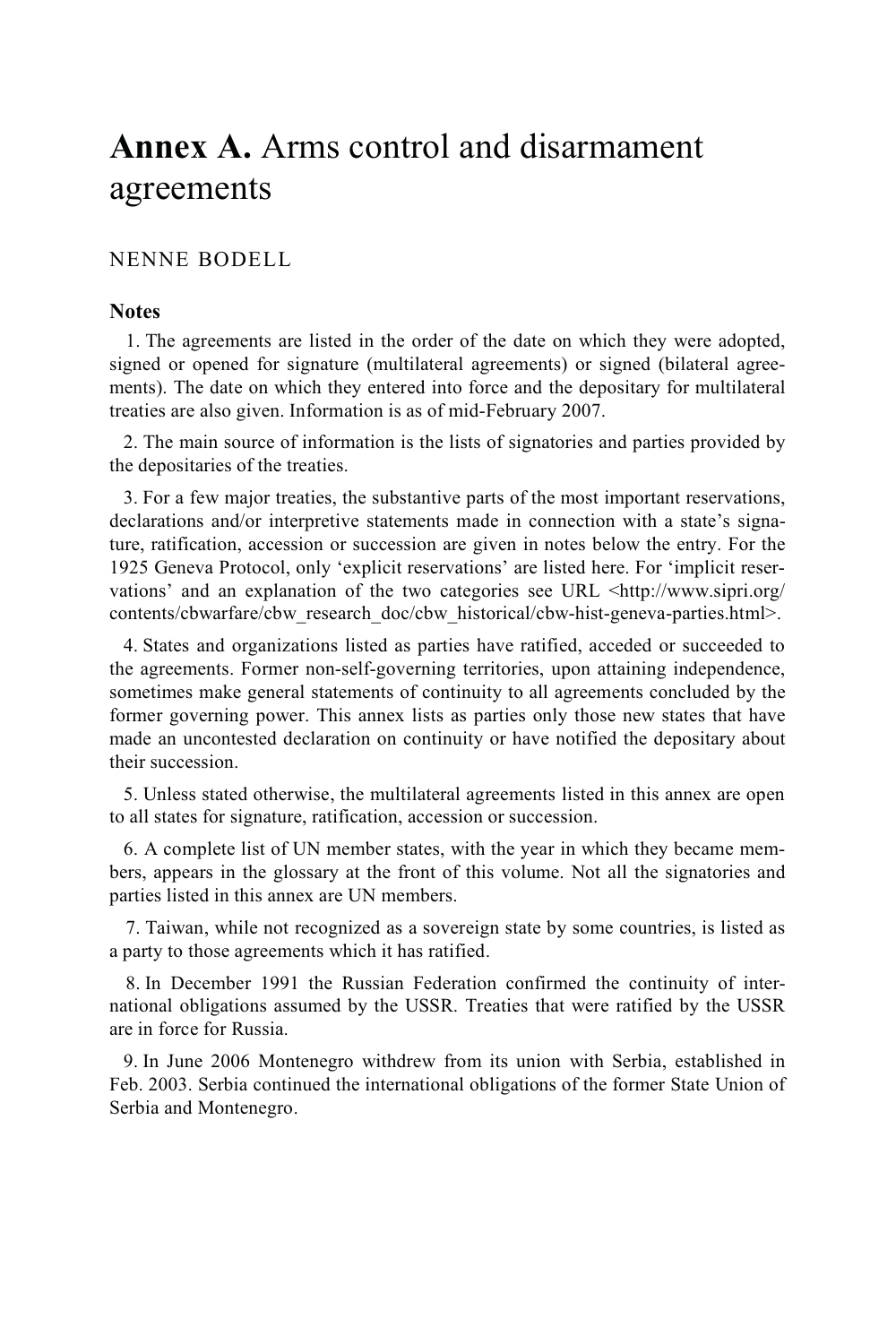# **Protocol for the Prohibition of the Use in War of Asphyxiating, Poisonous or Other Gases, and of Bacteriological Methods of Warfare (1925 Geneva Protocol)**

*Signed at Geneva on 17 June 1925; entered into force on 8 February 1928; depositary French Government* 

The protocol declares that the parties agree to be bound by the prohibition on the use of these weapons in war.

Parties (134): Afghanistan, Albania, Algeria<sup>1</sup>, Angola<sup>1</sup>, Antigua and Barbuda, Argentina, Australia, Austria, Bahrain<sup>1</sup>, Bangladesh<sup>1</sup>, Barbados, Belgium, Benin, Bhutan, Bolivia, Brazil, Bulgaria, Burkina Faso, Cambodia<sup>1</sup>, Cameroon, Canada, Cape Verde, Central African Republic, Chile, China1, Côte d'Ivoire, Cuba, Cyprus, Czech Republic, Denmark, Dominican Republic, Ecuador, Egypt, Equatorial Guinea, Estonia, Ethiopia, Fiji1, Finland, France, Gambia, Germany, Ghana, Greece, Grenada, Guatemala, Guinea-Bissau, Holy See, Hungary, Iceland, India<sup>1</sup>, Indonesia, Iran, Iraq<sup>1</sup>, Ireland, Israel<sup>2</sup>, Italy, Jamaica, Japan, Jordan<sup>3</sup>, Kenya, Korea (North)<sup>1</sup>, Korea (South)<sup>5</sup>, Kuwait<sup>1</sup>, Laos, Latvia, Lebanon, Lesotho, Liberia, Libya<sup>1</sup>, Liechtenstein, Lithuania, Luxembourg, Madagascar, Malawi, Malaysia, Maldives, Malta, Mauritius, Mexico, Monaco, Mongolia, Morocco, Nepal, Netherlands, New Zealand, Nicaragua, Niger, Nigeria<sup>1</sup>, Norway, Pakistan, Panama, Papua New Guinea<sup>1</sup>, Paraguay, Peru, Philippines, Poland, Portugal, Qatar, Romania, Russia, Rwanda, Saint Kitts and Nevis, Saint Lucia, Saint Vincent and the Grenadines, Saudi Arabia, Senegal, Serbia<sup>1</sup>, Sierra Leone, Slovakia, Solomon Islands<sup>1</sup>, South Africa, Spain, Sri Lanka, Sudan, Swaziland, Sweden, Switzerland, Syria, Taiwan, Tanzania, Thailand<sup>4</sup>, Togo, Tonga, Trinidad and Tobago, Tunisia, Turkey, Uganda, UK, Ukraine, Uruguay, USA4, Venezuela, Viet Nam1, Yemen

 $<sup>1</sup>$  The protocol is binding on this state only as regards states which have signed and ratified or acceded</sup> to it. The protocol will cease to be binding on this state in regard to any enemy state whose armed forces or whose allies fail to respect the prohibitions laid down in it.

<sup>2</sup> The protocol is binding on Israel only as regards states which have signed and ratified or acceded to it. The protocol shall cease to be binding on Israel in regard to any enemy state whose armed forces, or the armed forces of whose allies, or the regular or irregular forces, or groups or individuals operating from its territory, fail to respect the prohibitions which are the object of the protocol.<br><sup>3</sup> Jordan undertakes to respect the obligations contained in the protocol with regard to states which

have undertaken similar commitments. It is not bound by the protocol as regards states whose armed forces, regular or irregular, do not respect the provisions of the protocol.<br><sup>4</sup> The protocol shall cease to be binding on this state with respect to use in war of asphyxiating, poi-

sonous or other gases, and of all analogous liquids, materials or devices, in regard to any enemy state if such state or any of its allies fails to respect the prohibitions laid down in the protocol.

5 South Korea withdrew its reservation concerning bacteriological and toxin weapons in 2002.

**Signed but not ratified:** El Salvador

# **Treaty for Collaboration in Economic, Social and Cultural Matters and for Collective Self-defence among Western European States (Brussels Treaty)**

*Signed at Brussels on 17 March 1948; entered into force on 25 August 1948; depositary Belgian Government* 

The treaty provides for close cooperation of the parties in the military, economic and political fields.

**Parties (7)**: *Original parties:* Belgium, France, Luxembourg, Netherlands, UK Germany and Italy acceded through the Protocols of 1954.

See also Modified Brussels Treaty and Protocols of 1954.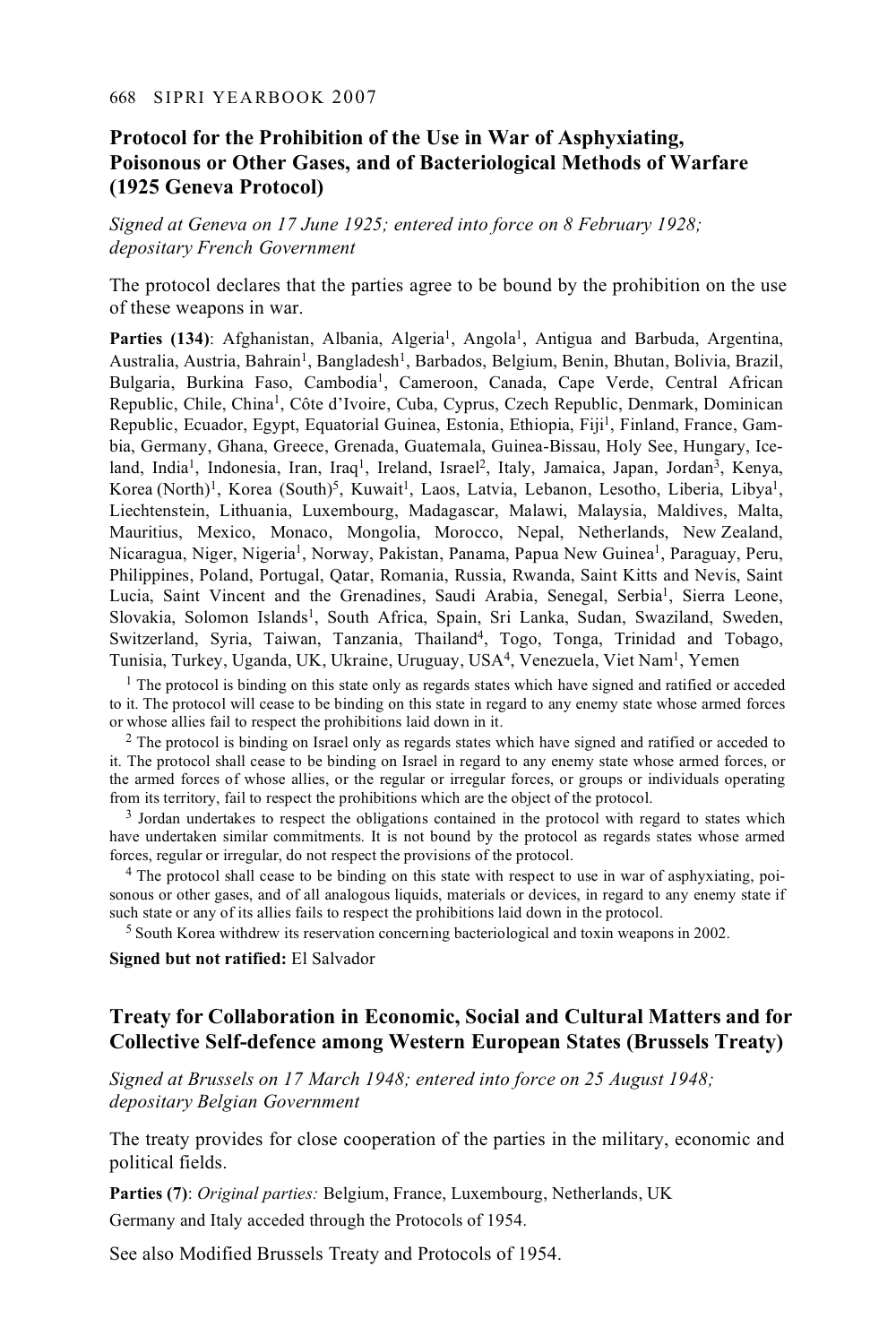# **Convention on the Prevention and Punishment of the Crime of Genocide (Genocide Convention)**

*Adopted at Paris by the UN General Assembly on 9 December 1948; entered into force on 12 January 1951; depositary UN Secretary-General* 

Under the convention any commission of acts intended to destroy, in whole or in part, a national, ethnic, racial or religious group as such is declared to be a crime punishable under international law.

**Parties (140)**: Afghanistan, Albania\*, Algeria\*, Andorra, Antigua and Barbuda, Argentina\*, Armenia, Australia, Austria, Azerbaijan, Bahamas, Bahrain\*, Bangladesh\*, Barbados, Belarus\*, Belgium, Belize, Bolivia, Bosnia and Herzegovina, Brazil, Bulgaria\*, Burkina Faso, Burundi, Cambodia, Canada, Chile, China\*, Colombia, Comoros, Congo (Democratic Republic of the), Costa Rica, Côte d'Ivoire, Croatia, Cuba, Cyprus, Czech Republic, Denmark, Ecuador, Egypt, El Salvador, Estonia, Ethiopia, Fiji, Finland, France, Gabon, Gambia, Georgia, Germany, Ghana, Greece, Guatemala, Guinea, Haiti, Honduras, Hungary\*, Iceland, India\*, Iran, Iraq, Ireland, Israel, Italy, Jamaica, Jordan, Kazakhstan, Korea (North), Korea (South), Kuwait, Kyrgyzstan, Laos, Latvia, Lebanon, Lesotho, Liberia, Libya, Liechtenstein, Lithuania, Luxembourg, Macedonia (Former Yugoslav Republic of), Malaysia\*, Maldives, Mali, Mexico, Moldova, Monaco, Mongolia\*, Montenegro\*, Morocco\*, Mozambique, Myanmar\*, Namibia, Nepal, Netherlands, New Zealand, Nicaragua, Norway, Pakistan, Panama, Papua New Guinea, Paraguay, Peru, Philippines\*, Poland\*, Portugal\*, Romania\*, Russia\*, Rwanda\*, Saint Vincent and the Grenadines, Saudi Arabia, Senegal, Serbia\*, Seychelles, Singapore\*, Slovakia, Slovenia, South Africa, Spain\*, Sri Lanka, Sudan, Sweden, Switzerland, Syria, Tanzania, Togo, Tonga, Trinidad and Tobago, Tunisia, Turkey, Uganda, UK, Ukraine\*, United Arab Emirates, Uruguay, USA\*, Uzbekistan**,**  Venezuela\*, Viet Nam\*, Yemen\*, Zimbabwe

\* With reservation and/or declaration.

**Signed but not ratified:** Dominican Republic

# **Geneva Convention (IV) Relative to the Protection of Civilian Persons in Time of War**

#### *Signed at Geneva on 12 August 1949; entered into force on 21 October 1950; depositary Swiss Federal Council*

The Geneva Convention (IV) establishes rules for the protection of civilians in areas covered by war and in occupied territories. This convention was formulated at the Diplomatic Conference held from 21 April to 12 August 1949. (Other conventions adopted at the same time were: Convention (I) for the Amelioration of the Condition of the Wounded and Sick in Armed Forces in the Field; Convention (II) for the Amelioration of the Condition of the Wounded, Sick and Shipwrecked Members of Armed Forces at Sea; and Convention (III) Relative to the Treatment of Prisoners of War.)

**Parties (194)**: Afghanistan, Albania\*, Algeria, Andorra, Angola\*, Antigua and Barbuda, Argentina, Armenia, Australia\*, Austria, Azerbaijan, Bahamas, Bahrain, Bangladesh\*, Barbados\*, Belarus, Belgium, Belize, Benin, Bhutan, Bolivia, Bosnia and Herzegovina, Botswana, Brazil, Brunei Darussalam, Bulgaria, Burkina Faso, Burundi, Cambodia, Cameroon, Canada, Cape Verde, Central African Republic, Chad, Chile, China\*, Colombia, Comoros, Congo (Democratic Republic of the), Congo (Republic of), Cook Islands, Costa Rica, Côte d'Ivoire, Croatia, Cuba, Cyprus, Czech Republic\*, Denmark, Djibouti, Dominica,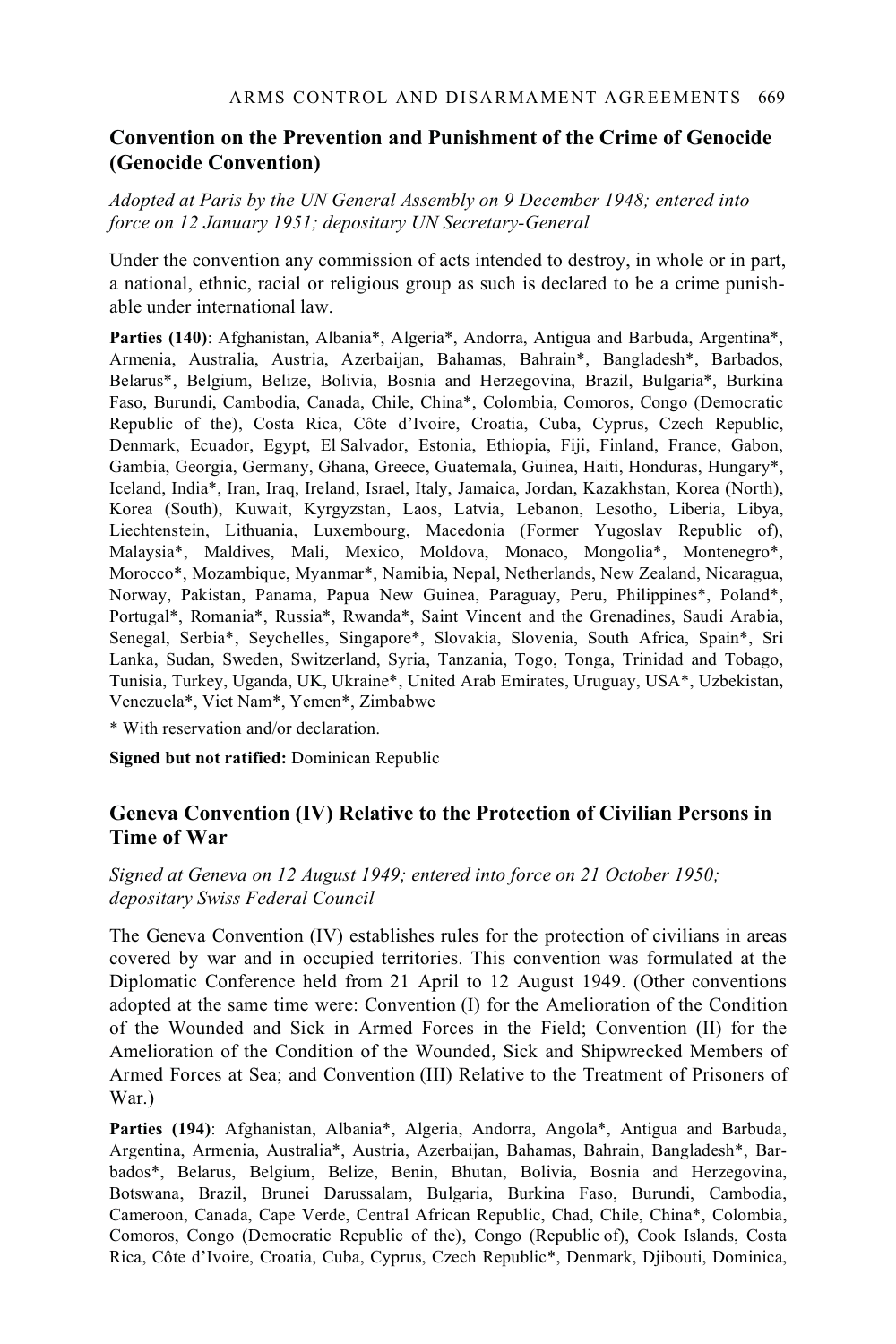Dominican Republic, Ecuador, Egypt, El Salvador, Equatorial Guinea, Estonia, Eritrea, Ethiopia, Fiji, Finland, France, Gabon, Gambia, Georgia, Germany\*, Ghana, Greece, Grenada, Guatemala, Guinea, Guinea-Bissau\*, Guyana, Haiti, Holy See, Honduras, Hungary, Iceland, India, Indonesia, Iran\*, Iraq, Ireland, Israel\*, Italy, Jamaica, Japan, Jordan, Kazakhstan, Kenya, Kiribati, Korea (North)\*, Korea (South)\*, Kuwait\*, Kyrgyzstan, Laos, Latvia, Lebanon, Lesotho, Liberia, Libya, Liechtenstein, Lithuania, Luxembourg, Macedonia (Former Yugoslav Republic of)\*, Madagascar, Malawi, Malaysia, Maldives, Mali, Malta, Marshall Islands, Mauritania, Mauritius, Mexico, Micronesia, Moldova, Monaco, Mongolia, Montenegro, Morocco, Mozambique, Myanmar, Namibia, Nauru, Nepal, Netherlands, New Zealand\*, Nicaragua, Niger, Nigeria, Norway, Oman, Pakistan\*, Palau, Panama, Papua New Guinea, Paraguay, Peru, Philippines, Poland, Portugal\*, Qatar, Romania, Russia\*, Rwanda, Saint Kitts and Nevis, Saint Lucia, Saint Vincent and the Grenadines, Samoa, San Marino, Sao Tome and Principe, Saudi Arabia, Senegal, Serbia, Seychelles, Sierra Leone, Singapore, Slovakia, Slovenia, Solomon Islands, Somalia, South Africa, Spain, Sri Lanka, Sudan, Suriname\*, Swaziland, Sweden, Switzerland, Syria, Tajikistan, Tanzania, Thailand, Timor-Leste, Togo, Tonga, Trinidad and Tobago, Tunisia, Turkey, Turkmenistan, Tuvalu, Uganda, UK\*, Ukraine\*, United Arab Emirates, Uruguay\*, USA\*, Uzbekistan, Vanuatu, Venezuela, Viet Nam\*, Yemen\*, Zambia, Zimbabwe

\* With reservation and/or declaration.

In 1989 the Palestine Liberation Organization (PLO) informed the depositary that it had decided to adhere to the four Geneva conventions and the two protocols of 1977.

See also Protocols I and II of 1977.

# **Treaty of Economic, Social and Cultural Collaboration and Collective Self-defence among Western European States (Modified Brussels Treaty); Protocols to the 1948 Brussels Treaty (Paris Agreements)**

*Signed at Paris on 23 October 1954; entered into force on 6 May 1955; depositary Belgian Government* 

The 1948 Brussels Treaty was modified by four protocols which amended the original text to take account of political and military developments in Europe, allowing the Federal Republic of Germany (West Germany) and Italy to become parties in return for controls over German armaments and force levels (annulled, except for weapons of mass destruction, in 1984). The Western European Union (WEU) was created through the Modified Brussels Treaty. The treaty contains an obligation for collective defence of its members.

*Members of the WEU:* Belgium, France, Germany, Greece, Italy, Luxembourg, Netherlands, Portugal, Spain, UK

### **Antarctic Treaty**

*Signed at Washington, DC, on 1 December 1959; entered into force on 23 June 1961; depositary US Government* 

The treaty declares the Antarctic an area to be used exclusively for peaceful purposes. It prohibits any measure of a military nature in the Antarctic, such as the establishment of military bases and fortifications, and the carrying out of military manoeuvres or the testing of any type of weapon. The treaty bans any nuclear explosion as well as the disposal of radioactive waste material in Antarctica.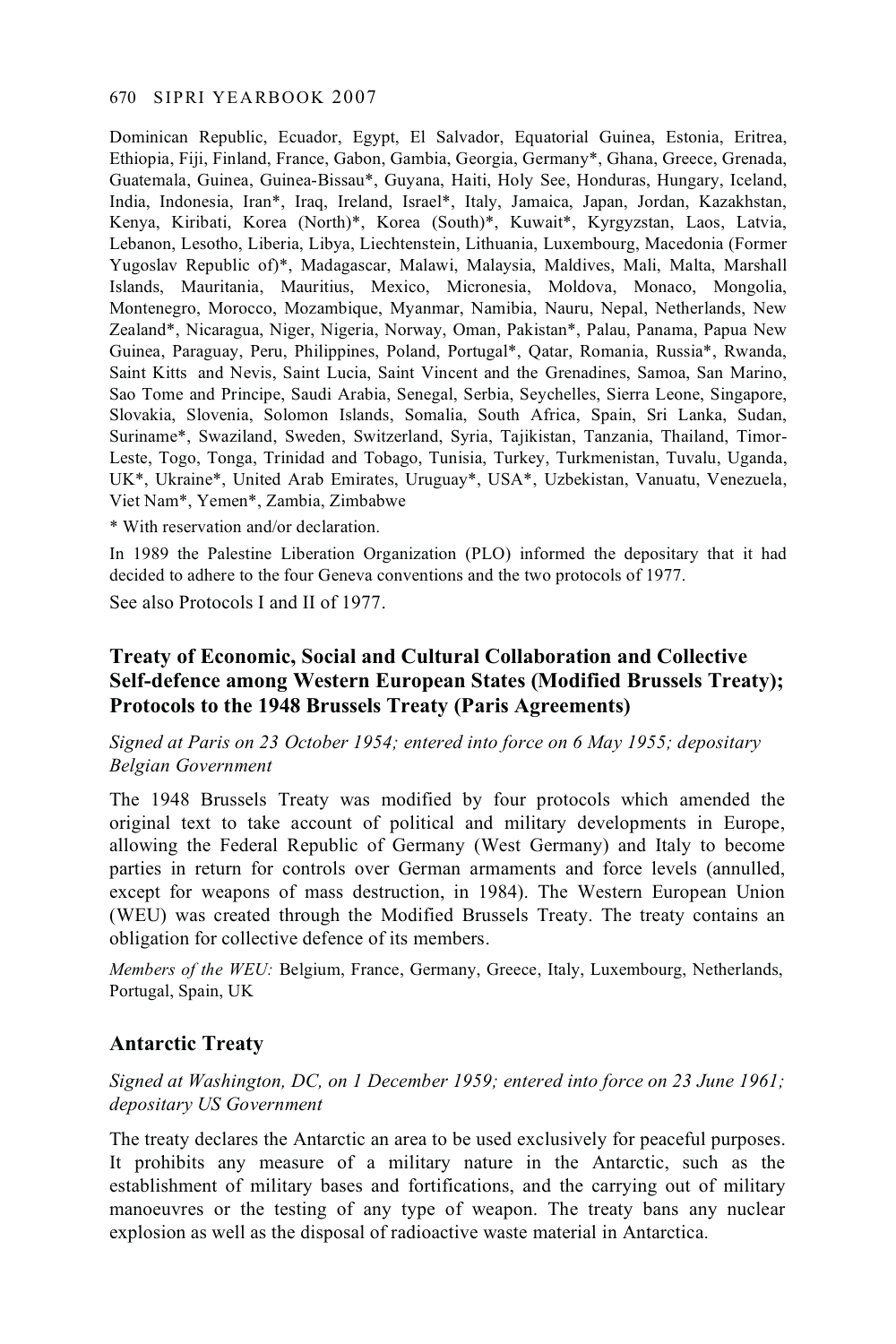In accordance with Article IX, consultative meetings are convened at regular intervals to exchange information and hold consultations on matters pertaining to Antarctica, as well as to recommend to the governments measures in furtherance of the principles and objectives of the treaty.

The treaty is subject to ratification by the signatories and is open for accession by UN members or by other states invited to accede with the consent of all the parties entitled to participate in the consultative meetings provided for in Article IX. States demonstrating their interest in Antarctica by conducting substantial scientific research activity there, such as the establishment of a scientific station or the despatch of a scientific expedition, are entitled to become consultative members.

**Parties (45):** Argentina†, Australia†, Austria, Belgium†, Brazil†, Bulgaria†, Canada, Chile†, China†, Colombia, Cuba, Czech Republic, Denmark, Ecuador†, Estonia, Finland†, France†, Germany†, Greece, Guatemala, Hungary, India†, Italy†, Japan†, Korea (North), Korea (South)†, Netherlands†, New Zealand†, Norway†, Papua New Guinea, Peru†, Poland†, Romania, Russia**†**, Slovakia, South Africa†, Spain†, Sweden†, Switzerland, Turkey, UK†, Ukraine†, Uruguay†, USA†, Venezuela

† This state is a consultative member under Article IX of the treaty.

The Protocol on Environmental Protection (**1991 Madrid Protocol**) entered into force on 14 January 1998.

# **Treaty Banning Nuclear Weapon Tests in the Atmosphere, in Outer Space and Under Water (Partial Test-Ban Treaty, PTBT)**

*Signed at Moscow by three original parties on 5 August 1963 and opened for signature by other states at London, Moscow and Washington, DC, on 8 August 1963; entered into force on 10 October 1963; depositaries British, Russian and US governments* 

The treaty prohibits the carrying out of any nuclear weapon test explosion or any other nuclear explosion: (*a*) in the atmosphere, beyond its limits, including outer space, or under water, including territorial waters or high seas; and (*b*) in any other environment if such explosion causes radioactive debris to be present outside the territorial limits of the state under whose jurisdiction or control the explosion is conducted.

**Parties (125)**: Afghanistan, Antigua and Barbuda, Argentina, Armenia, Australia, Austria, Bahamas, Bangladesh, Belarus, Belgium, Benin, Bhutan, Bolivia, Bosnia and Herzegovina, Botswana, Brazil, Bulgaria, Canada, Cape Verde, Central African Republic, Chad, Chile, Colombia, Congo (Democratic Republic of the), Costa Rica, Côte d'Ivoire, Croatia, Cyprus, Czech Republic, Denmark, Dominican Republic, Ecuador, Egypt, El Salvador, Equatorial Guinea, Fiji, Finland, Gabon, Gambia, Germany, Ghana, Greece, Guatemala, Guinea-Bissau, Honduras, Hungary, Iceland, India, Indonesia, Iran, Iraq, Ireland, Israel, Italy, Jamaica, Japan, Jordan, Kenya, Korea (South), Kuwait, Laos, Lebanon, Liberia, Libya, Luxembourg, Madagascar, Malawi, Malaysia, Malta, Mauritania, Mauritius, Mexico, Mongolia, Morocco, Myanmar, Nepal, Netherlands, New Zealand, Nicaragua, Niger, Nigeria, Norway, Pakistan, Panama, Papua New Guinea, Peru, Philippines, Poland, Romania, Russia, Rwanda, Samoa, San Marino, Senegal, Serbia, Seychelles, Sierra Leone, Singapore, Slovakia, Slovenia, South Africa, Spain, Sri Lanka, Sudan, Suriname, Swaziland, Sweden, Switzerland, Syria, Taiwan, Tanzania, Thailand, Togo, Tonga, Trinidad and Tobago, Tunisia, Turkey, Uganda, UK, Ukraine, Uruguay, USA, Venezuela, Yemen, Zambia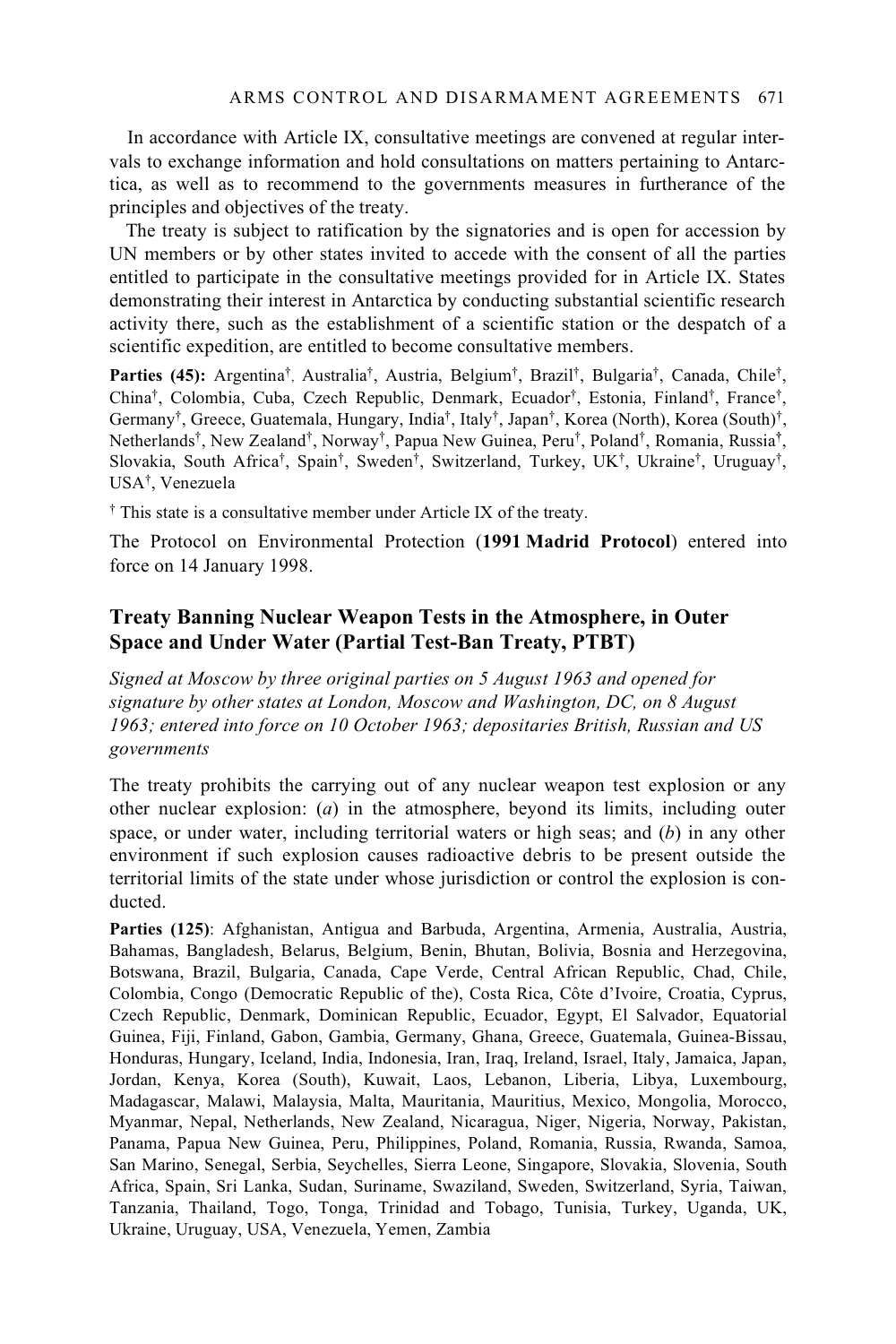**Signed but not ratified:** Algeria, Burkina Faso, Burundi, Cameroon, Ethiopia, Haiti, Mali, Paraguay, Portugal, Somalia, Viet Nam

# **Treaty on Principles Governing the Activities of States in the Exploration and Use of Outer Space, Including the Moon and Other Celestial Bodies (Outer Space Treaty)**

*Opened for signature at London, Moscow and Washington, DC, on 27 January 1967; entered into force on 10 October 1967; depositaries British, Russian and US governments* 

The treaty prohibits the placing into orbit around the earth of any object carrying nuclear weapons or any other kind of weapons of mass destruction, the installation of such weapons on celestial bodies, or the stationing of them in outer space in any other manner. The establishment of military bases, installations and fortifications, the testing of any type of weapons and the conduct of military manoeuvres on celestial bodies are also forbidden.

Parties (107): Afghanistan, Algeria, Antigua and Barbuda, Argentina, Australia, Austria, Bahamas, Bangladesh, Barbados, Belarus, Belgium, Benin, Brazil, Brunei Darussalam, Bulgaria, Burkina Faso, Canada, Chile, China, Cuba, Cyprus, Czech Republic, Denmark, Dominica, Dominican Republic, Ecuador, Egypt, El Salvador, Equatorial Guinea, Fiji, Finland, France, Germany, Greece, Grenada, Guinea-Bissau, Hungary, Iceland, India, Indonesia, Iraq, Ireland, Israel, Italy, Jamaica, Japan, Kazakhstan, Kenya, Korea (South), Kuwait, Laos, Lebanon, Libya, Luxembourg, Madagascar, Mali, Mauritius, Mexico, Mongolia, Morocco, Myanmar, Nepal, Netherlands, New Zealand, Niger, Nigeria, Norway, Pakistan, Papua New Guinea, Peru, Poland, Portugal, Romania, Russia, Saint Kitts and Nevis, Saint Lucia, Saint Vincent and the Grenadines, San Marino, Saudi Arabia, Seychelles, Sierra Leone, Singapore, Slovakia, Solomon Islands, South Africa, Spain, Sri Lanka, Swaziland, Sweden, Switzerland, Syria, Taiwan, Thailand, Togo, Tonga, Tunisia, Turkey, Uganda, UK, Ukraine, United Arab Emirates, Uruguay, USA, Venezuela, Viet Nam, Yemen, Zambia

**Signed but not ratified:** Bolivia, Botswana, Burundi, Cameroon, Central African Republic, Colombia, Congo (Democratic Republic of the), Congo (Republic of), Ethiopia, Gambia, Ghana, Guyana, Haiti, Holy See, Honduras, Iran, Jordan, Lesotho, Macedonia (Former Yugoslav Republic of), Malaysia, Nicaragua, Panama, Philippines, Rwanda, Serbia, Somalia, Trinidad and Tobago

# **Treaty for the Prohibition of Nuclear Weapons in Latin America and the Caribbean (Treaty of Tlatelolco)**

*Original treaty opened for signature at Mexico City on 14 February 1967; entered into force. The treaty was amended in 1990, 1991 and 1992; depositary Mexican Government* 

The treaty prohibits the testing, use, manufacture, production or acquisition by any means, as well as the receipt, storage, installation, deployment and any form of possession of any nuclear weapons by Latin American and Caribbean countries.

The parties should conclude agreements with the IAEA for the application of safeguards to their nuclear activities. The IAEA has the exclusive power to carry out special inspections.

The treaty is open for signature by all the independent states of the region.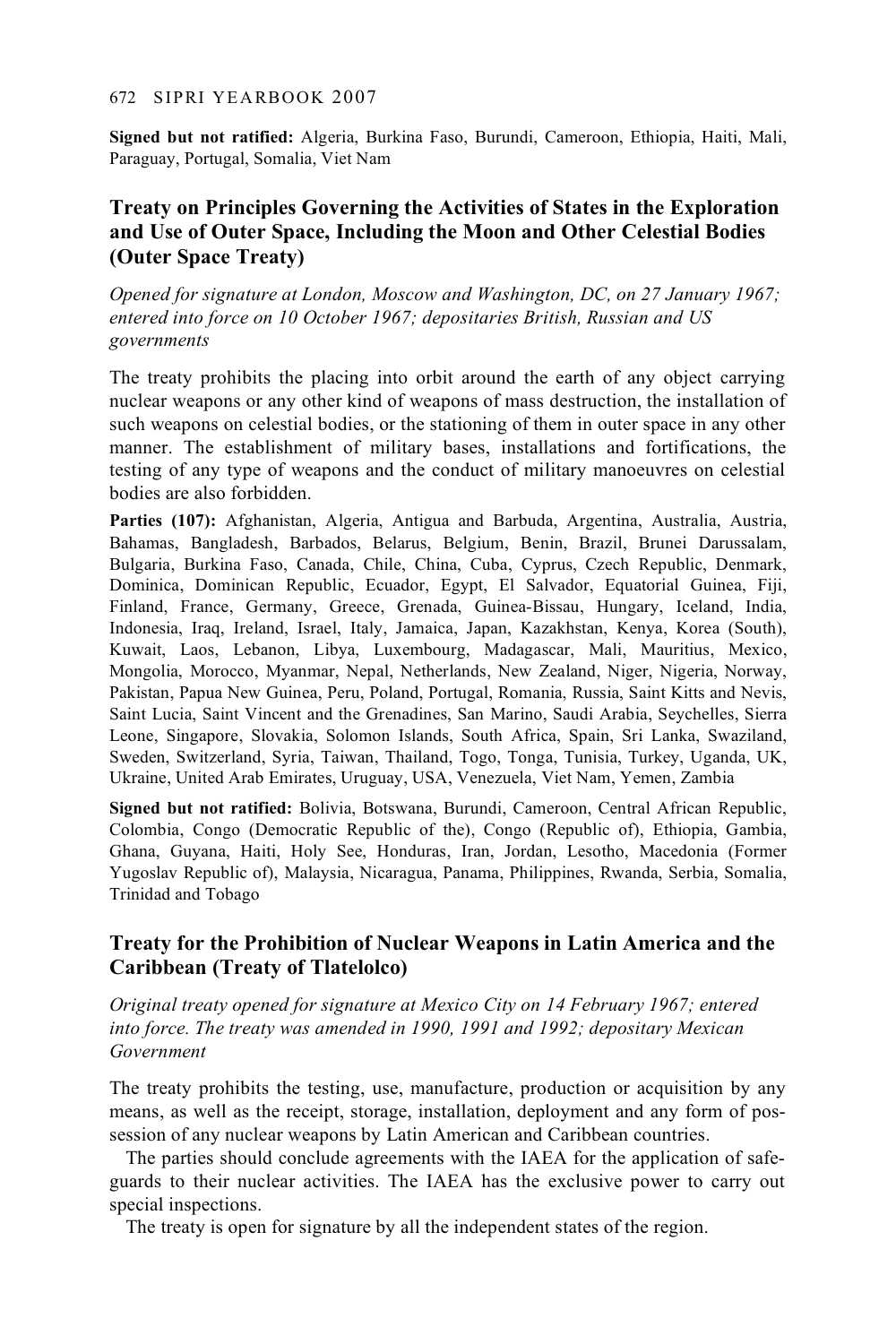Under *Additional Protocol I* states with territories within the zone (France, the Netherlands, the UK and the USA) undertake to apply the statute of military denuclearization to these territories.

Under *Additional Protocol II* the recognized nuclear weapon states—China, France, Russia (at the time of signing, the USSR), the UK and the USA—undertake to respect the statute of military denuclearization of Latin America and the Caribbean and not to contribute to acts involving a violation of the treaty, nor to use or threaten to use nuclear weapons against the parties to the treaty.

**Parties to the original treaty (33):** Antigua and Barbuda, Argentina, Bahamas, Barbados, Belize, Bolivia, Brazil, Chile, Colombia, Costa Rica, Cuba, Dominica, Dominican Republic, Ecuador, El Salvador, Grenada, Guatemala, Guyana, Haiti, Honduras, Jamaica, Mexico, Nicaragua, Panama, Paraguay, Peru, Saint Kitts and Nevis, Saint Lucia, Saint Vincent and the Grenadines, Suriname, Trinidad and Tobago, Uruguay, Venezuela

**Amendments ratified by:** Argentina, Barbados, Belize, Brazil, Chile, Colombia, Costa Rica, Cuba, Dominican Republic, Ecuador, El Salvador, Grenada, Guatemala, Guyana, Jamaica, Mexico, Panama, Paraguay, Peru, Suriname, Uruguay, Venezuela

*Note:* Not all the countries listed had ratified all three amendments by 1 Feb. 2007.

Parties to Additional Protocol I: France<sup>1</sup>, Netherlands, UK<sup>2</sup>, USA<sup>3</sup>

#### Parties to Additional Protocol II: China<sup>4</sup>, France<sup>5</sup>, Russia<sup>6</sup>, UK<sup>2</sup>, USA<sup>7</sup>

<sup>1</sup> France declared that Protocol I shall not apply to transit across French territories situated within the zone of the treaty, and destined for other French territories. The protocol shall not limit the participation of the populations of the French territories in the activities mentioned in Article 1 of the treaty, and in efforts connected with the national defence of France. France does not consider the zone described in the treaty as established in accordance with international law; it cannot, therefore, agree that the treaty should apply to that zone.<br><sup>2</sup> When signing and ratifying protocols I and II, the UK made the following declarations of under-

standing: The signing and ratification by the UK could not be regarded as affecting in any way the legal status of any territory for the international relations of which the UK is responsible, lying within the limits of the geographical zone established by the treaty. Should any party to the treaty carry out any act of aggression with the support of a nuclear weapon state, the UK would be free to reconsider the extent to which it could be regarded as bound by the provisions of Protocol II.<br><sup>3</sup> The USA ratified Protocol I with the following understandings: The provisions of the treaty do not

affect the exclusive power and legal competence under international law of a state adhering to this Protocol to grant or deny transit and transport privileges to its own or any other vessels or aircraft irrespective of cargo or armaments; the provisions do not affect rights under international law of a state adhering to this protocol regarding the exercise of the freedom of the seas, or regarding passage through or over waters subject to the sovereignty of a state. The declarations attached by the USA to its ratification of Protocol II apply also to Protocol I.<br><sup>4</sup> China declared that it will never send its means of transportation and delivery carrying nuclear

weapons to cross the territory, territorial sea or airspace of Latin American countries.<br><sup>5</sup> France stated that it interprets the undertaking contained in Article 3 of Protocol II to mean that it

presents no obstacle to the full exercise of the right of self-defence enshrined in Article 51 of the UN Charter; it takes note of the interpretation by the Preparatory Commission for the Denuclearization of Latin America according to which the treaty does not apply to transit, the granting or denying of which lies within the exclusive competence of each state party in accordance with international law. In 1974 France made a supplementary statement to the effect that it was prepared to consider its obligations under Protocol II as applying not only to the signatories of the treaty, but also to the territories for which the statute of denuclearization was in force in conformity with Protocol I.<br><sup>6</sup> On signing and ratifying Protocol II, the USSR stated that it assumed that the effect of Article 1 of

the treaty extends to any nuclear explosive device and that, accordingly, the carrying out by any party of nuclear explosions for peaceful purposes would be a violation of its obligations under Article 1 and would be incompatible with its non-nuclear weapon status. For states parties to the treaty, a solution to the problem of peaceful nuclear explosions can be found in accordance with the provisions of Article V of the NPT and within the framework of the international procedures of the IAEA. It declared that authorizing the transit of nuclear weapons in any form would be contrary to the objectives of the treaty.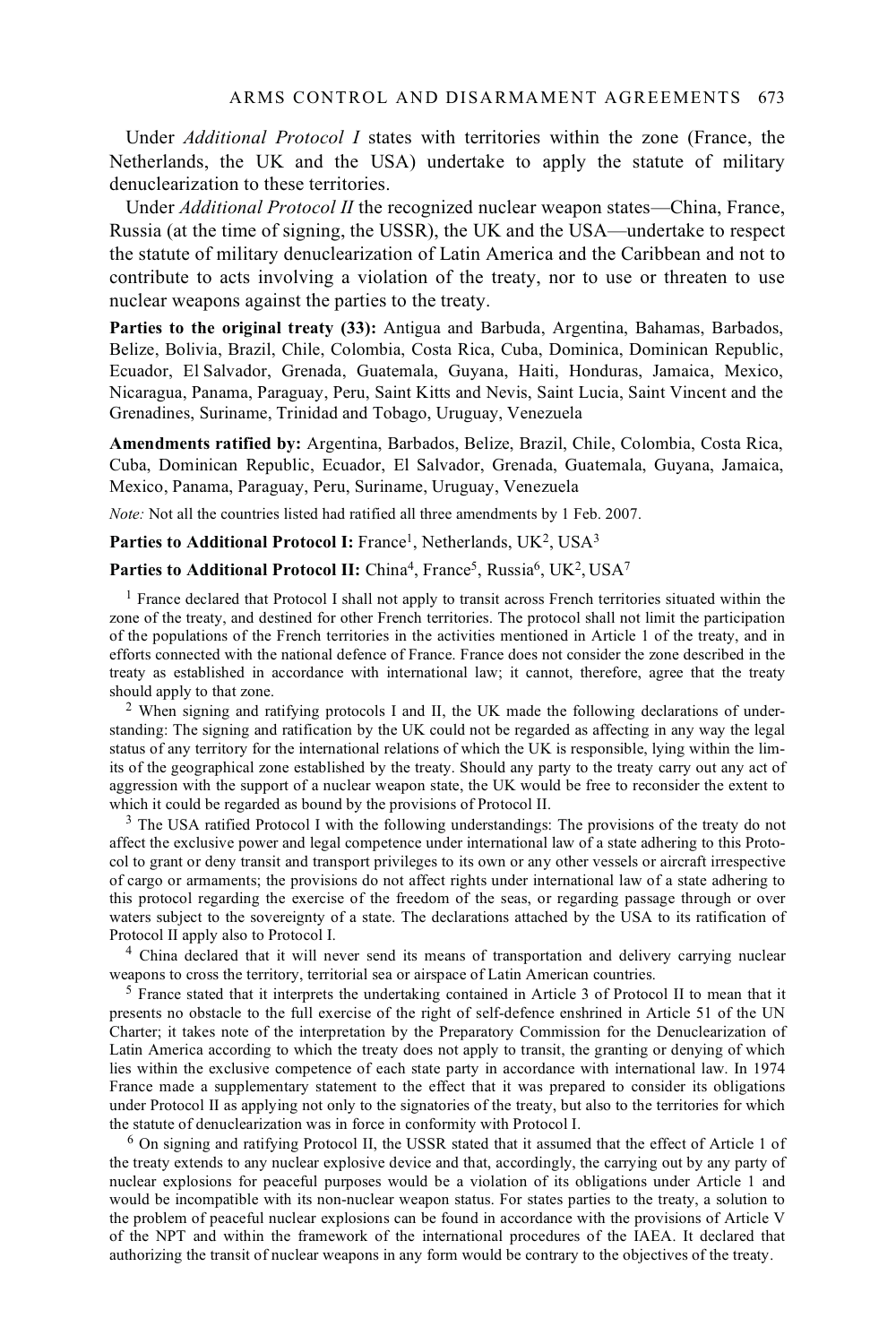Any actions undertaken by a state or states parties to the treaty which are not compatible with their nonnuclear weapon status, and also the commission by one or more states parties to the treaty of an act of aggression with the support of a state which is in possession of nuclear weapons or together with such a state, will be regarded by the USSR as incompatible with the obligations of those countries under the treaty. In such cases it would reserve the right to reconsider its obligations under Protocol II. It further reserves the right to reconsider its attitude to this protocol in the event of any actions on the part of other states possessing nuclear weapons which are incompatible with their obligations under the said protocol.

<sup>7</sup> The USA signed and ratified Protocol II with the following declarations and understandings: Each of the parties retains exclusive power and legal competence to grant or deny non-parties transit and transport privileges. As regards the undertaking not to use or threaten to use nuclear weapons against the parties, the USA would consider that an armed attack by a party, in which it was assisted by a nuclear weapon state, would be incompatible with the treaty.

### **Treaty on the Non-proliferation of Nuclear Weapons (Non-Proliferation Treaty, NPT)**

*Opened for signature at London, Moscow and Washington, DC, on 1 July 1968; entered into force on 5 March 1970; depositaries British, Russian and US governments* 

The treaty prohibits the transfer by a nuclear weapon state (defined in the treaty as those which have manufactured and exploded a nuclear weapon or other nuclear explosive device prior to 1 January 1967) to any recipient whatsoever of nuclear weapons or other nuclear explosive devices or of control over them, as well as the assistance, encouragement or inducement of any non-nuclear weapon state to manufacture or otherwise acquire such weapons or devices. It also prohibits the receipt by non-nuclear weapon states from any transferor whatsoever, as well as the manufacture or other acquisition by those states, of nuclear weapons or other nuclear explosive devices.

The parties undertake to facilitate the exchange of equipment, materials and scientific and technological information for the peaceful uses of nuclear energy and to ensure that potential benefits from peaceful applications of nuclear explosions will be made available to non-nuclear weapon parties to the treaty. They also undertake to pursue negotiations in good faith on effective measures relating to cessation of the nuclear arms race at an early date and to nuclear disarmament, and on a treaty on general and complete disarmament.

Non-nuclear weapon states undertake to conclude safeguard agreements with the International Atomic Energy Agency (IAEA) with a view to preventing diversion of nuclear energy from peaceful uses to nuclear weapons or other nuclear explosive devices. A Model Protocol Additional to the Safeguards Agreements, strengthening the measures, was approved in 1997; such Additional Safeguards Protocols are signed by states individually with the IAEA.

A Review and Extension Conference, convened in 1995 in accordance with the treaty, decided that the treaty should remain in force indefinitely.

**Parties (189):** Afghanistan†, Albania†, Algeria†, Andorra, Angola, Antigua and Barbuda†, Argentina†, Armenia†, Australia†, Austria†, Azerbaijan†, Bahamas†, Bahrain, Bangladesh†, Barbados†, Belarus†, Belgium†, Belize†, Benin, Bhutan†, Bolivia†, Bosnia and Herzegovina†, Botswana, Brazil†, Brunei Darussalam†, Bulgaria†, Burkina Faso†, Burundi, Cambodia†, Cameroon†, Canada†, Cape Verde, Central African Republic, Chad, Chile†, China†, Colombia, Comoros, Congo (Democratic Republic of the)†, Congo (Republic of), Costa Rica†, Côte d'Ivoire†, Croatia†, Cuba†, Cyprus†, Czech Republic†, Denmark†, Djibouti, Dominica†, Dominican Republic†, Ecuador†, Egypt†, El Salvador†, Equatorial Guinea, Eritrea,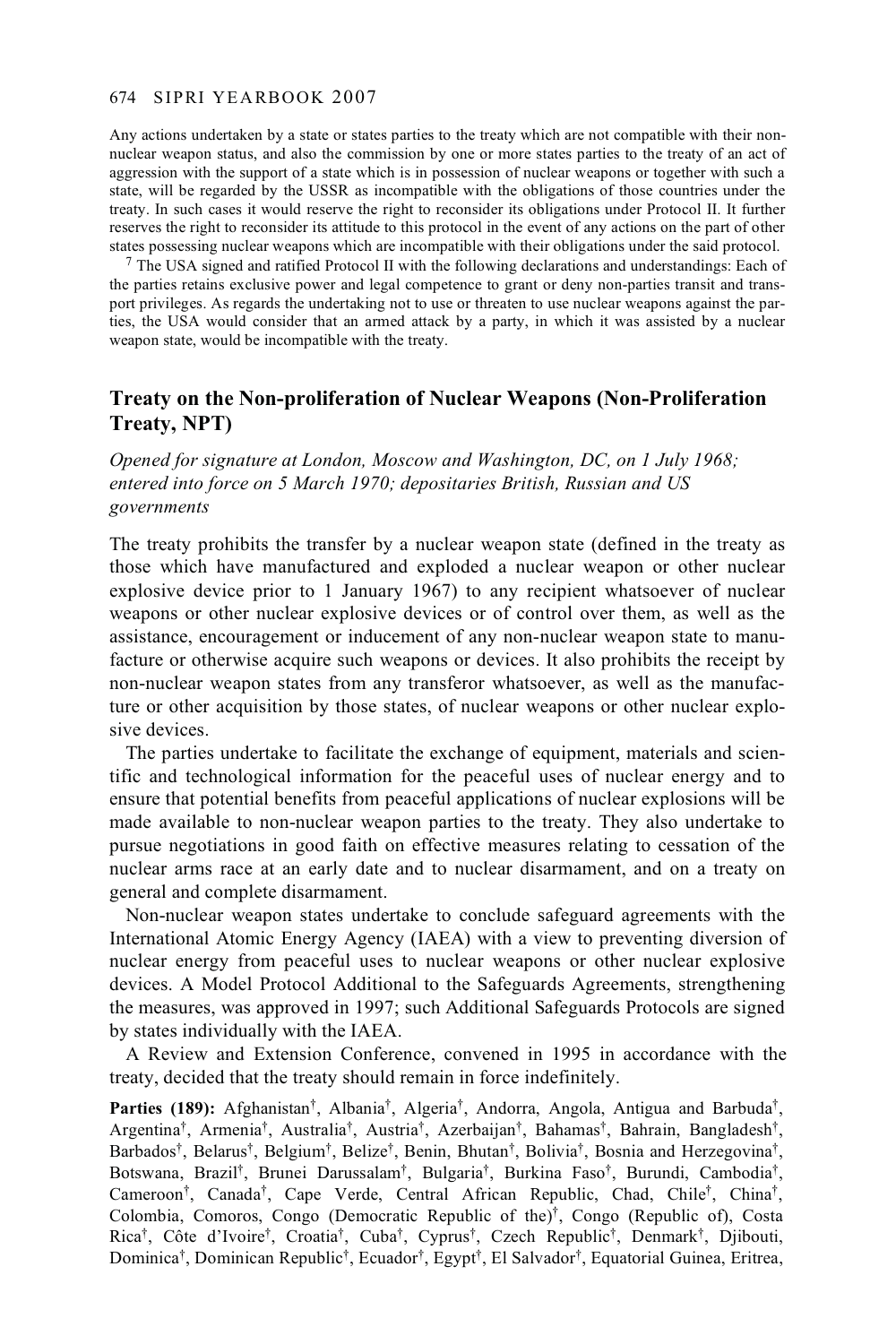Estonia†, Ethiopia†, Fiji†, Finland†, France†, Gabon, Gambia†, Georgia, Germany†, Ghana†, Greece†, Grenada†, Guatemala†, Guinea, Guinea-Bissau, Guyana†, Haiti, Holy See†, Honduras†, Hungary†, Iceland†, Indonesia†, Iran†, Iraq†, Ireland†, Italy†, Jamaica†, Japan†, Jordan†, Kazakhstan†, Kenya, Kiribati†, Korea (South)†, Kuwait†, Kyrgyzstan†, Laos†, Latvia†, Lebanon†, Lesotho†, Liberia, Libya†, Liechtenstein†, Lithuania†, Luxembourg†, Macedonia† (Former Yugoslav Republic of), Madagascar†, Malawi†, Malaysia†, Maldives†, Mali†, Malta†, Marshall Islands, Mauritania, Mauritius†, Mexico†, Micronesia, Moldova, Monaco†, Mongolia†, Morocco†, Mozambique, Myanmar†, Namibia†, Nauru†, Nepal†, Netherlands†, New Zealand†, Nicaragua†, Niger, Nigeria†, Norway†, Oman, Palau, Panama, Papua New Guinea†, Paraguay†, Peru†, Philippines†, Poland†, Portugal†, Qatar, Romania†, Russia†, Rwanda, Saint Kitts and Nevis†, Saint Lucia†, Saint Vincent and the Grenadines†, Samoa†, San Marino†, Sao Tome and Principe, Saudi Arabia, Senegal†, Serbia†, Seychelles†, Sierra Leone, Singapore†, Slovakia†, Slovenia†, Solomon Islands†, Somalia, South Africa†, Spain†, Sri Lanka†, Sudan†, Suriname†, Swaziland†, Sweden†, Switzerland†, Syria†, Taiwan, Tajikistan†, Tanzania†, Thailand†, Togo, Timor-Leste, Tonga†, Trinidad and Tobago†, Tunisia†, Turkey†, Turkmenistan, Tuvalu†, Uganda, UK†, Ukraine†, United Arab Emirates†, Uruguay†, USA†, Uzbekistan†, Vanuatu, Venezuela†, Viet Nam†, Yemen†, Zambia†, Zimbabwe†

† Party with safeguards agreements in force with the International Atomic Energy Agency (IAEA), as required by the treaty, or concluded by a nuclear weapon state on a voluntary basis.

**77 Additional Safeguards Protocols in force**: Afghanistan, Armenia, Australia, Austria, Azerbaijan, Bangladesh, Belgium, Bulgaria, Burkina Faso, Canada, Chile, China, Congo (Democratic Republic of the), Croatia, Cuba, Cyprus, Czech Republic, Denmark, Ecuador, El Salvador, Estonia, Fiji, Finland, France, Georgia, Germany, Ghana, Greece, Haiti, Holy See, Hungary, Iceland, Indonesia, Ireland, Italy, Jamaica, Japan, Jordan, Korea (South), Kuwait, Latvia, Libya, Lithuania, Luxembourg, Madagascar, Mali, Malta, Marshall Islands, Monaco, Mongolia, Netherlands, New Zealand, Nicaragua, Norway, Palau, Panama, Paraguay, Peru, Poland, Portugal, Romania, Seychelles, Slovakia, Slovenia, South Africa, Spain, Sweden, Switzerland, Tajikistan, Tanzania, Turkey, Turkmenistan, Uganda, UK, Ukraine, Uruguay, Uzbekistan

*Note*: On 6 February 2007 Iran informed the IAEA that it would no longer act in accordance with the provisions of the unratified Additional Safeguards Protocol. Taiwan, although it has not concluded a safeguards agreement, has agreed to apply the measures contained in the 1997 Model Additional Safeguards Protocol.

# **Treaty on the Prohibition of the Emplacement of Nuclear Weapons and other Weapons of Mass Destruction on the Seabed and the Ocean Floor and in the Subsoil thereof (Seabed Treaty)**

*Opened for signature at London, Moscow and Washington, DC, on 11 February 1971; entered into force on 18 May 1972; depositaries British, Russian and US governments* 

The treaty prohibits implanting or emplacing on the seabed and the ocean floor and in the subsoil thereof beyond the outer limit of a 12-mile seabed zone any nuclear weapons or any other types of weapons of mass destruction as well as structures, launching installations or any other facilities specifically designed for storing, testing or using such weapons.

Parties (94): Afghanistan, Algeria, Antigua and Barbuda, Argentina, Australia, Austria, Bahamas, Belarus, Belgium, Benin, Bosnia and Herzegovina, Botswana, Brazil<sup>1</sup>, Bulgaria, Canada2, Cape Verde, Central African Republic, China, Congo (Republic of), Côte d'Ivoire,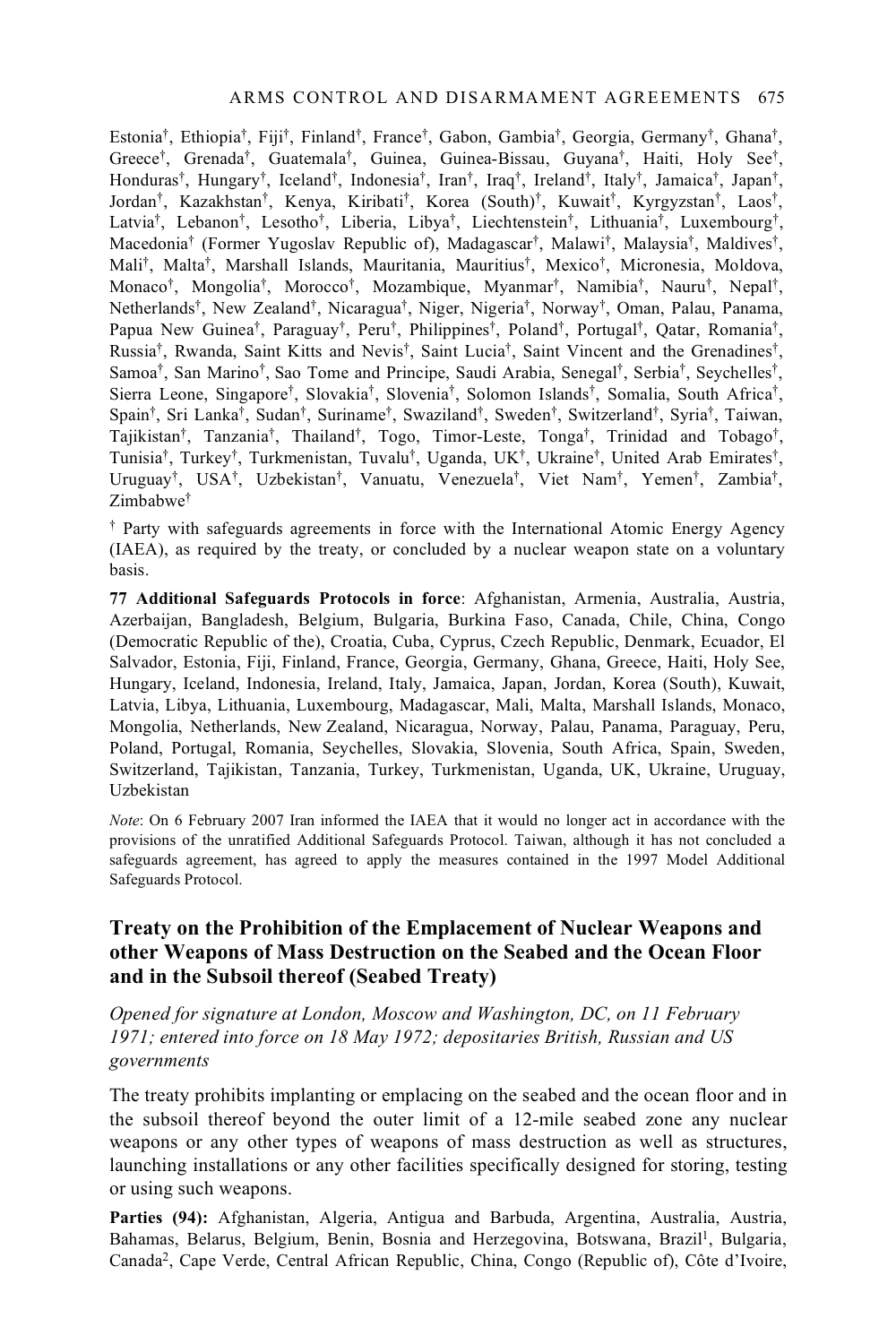Croatia, Cuba, Cyprus, Czech Republic, Denmark, Dominican Republic, Ethiopia, Finland, Germany, Ghana, Greece, Guatemala, Guinea-Bissau, Hungary, Iceland, India3, Iran, Iraq, Ireland, Italy4, Jamaica, Japan, Jordan, Korea (South), Laos, Latvia, Lesotho, Libya, Liechtenstein, Luxembourg, Malaysia, Malta, Mauritius, Mexico<sup>5</sup>, Mongolia, Morocco, Nepal, Netherlands, New Zealand, Nicaragua, Niger, Norway, Panama, Philippines, Poland, Portugal, Qatar, Romania, Russia, Rwanda, Saint Vincent and the Grenadines, Sao Tome and Principe, Saudi Arabia, Serbia6, Seychelles, Singapore, Slovakia, Slovenia, Solomon Islands, South Africa, Spain, Swaziland, Sweden, Switzerland, Taiwan, Togo, Tunisia, Turkey7, UK, Ukraine, USA, Viet Nam8, Yemen, Zambia

<sup>1</sup> It is the understanding of Brazil that the word 'observation', as it appears in para. 1 of Article III of the treaty, refers only to observation that is incidental to the normal course of navigation in accordance with international law.

<sup>2</sup> Canada declared that Article I, para. 1, cannot be interpreted as indicating that any state has a right to implant or emplace any weapons not prohibited under Article I, para. 1, on the seabed and ocean floor, and in the subsoil thereof, beyond the limits of national jurisdiction, or as constituting any limitation on the principle that this area of the seabed and ocean floor and the subsoil thereof shall be reserved for exclusively peaceful purposes. Articles I, II and III cannot be interpreted as indicating that any state but the coastal state has any right to implant or emplace any weapon not prohibited under Article I, para. 1 on the continental shelf, or the subsoil thereof, appertaining to that coastal state, beyond the outer limit of the seabed zone referred to in Article I and defined in Article II. Article III cannot be interpreted as indicating any restrictions or limitation upon the rights of the coastal state, consistent with its exclusive sovereign rights with respect to the continental shelf, to verify, inspect or effect the removal of any weapon, structure, installation, facility or device implanted or emplaced on the continental shelf, or the subsoil thereof, appertaining to that coastal state, beyond the outer limit of the seabed zone referred to in Article I and defined in Article II.<br> $3$  The accession by India is based on its position that it has full and exclusive rights over the continen-

tal shelf adjoining its territory and beyond its territorial waters and the subsoil thereof. There cannot, therefore, be any restriction on, or limitation of, the sovereign right of India as a coastal state to verify, inspect, remove or destroy any weapon, device, structure, installation or facility, which might be implanted or emplaced on or beneath its continental shelf by any other country, or to take such other steps as may be considered necessary to safeguard its security.<br><sup>4</sup> Italy stated, *inter alia*, that in the case of agreements on further measures in the field of disarmament

to prevent an arms race on the seabed and ocean floor and in their subsoil, the question of the delimitation of the area within which these measures would find application shall have to be examined and solved in each instance in accordance with the nature of the measures to be adopted.<br><sup>5</sup> Mexico declared that the treaty cannot be interpreted to mean that a state has the right to emplace

weapons of mass destruction, or arms or military equipment of any type, on the continental shelf of Mexico. It reserves the right to verify, inspect, remove or destroy any weapon, structure, installation, device or equipment placed on its continental shelf, including nuclear weapons or other weapons of mass destruction.<br><sup>6</sup> In 1974, the Ambassador of Yugoslavia transmitted to the US Secretary of State a note stating that in

the view of the Yugoslav Government, Article III, para. 1, of the treaty should be interpreted in such a way that a state exercising its right under this article shall be obliged to notify in advance the coastal state, in so far as its observations are to be carried out 'within the stretch of the sea extending above the continental shelf of the said state'. The USA objected to the Yugoslav reservation, which it considered incompatible with the object and purpose of the treaty.<br><sup>7</sup> Turkey declared that the provisions of Article II cannot be used by a state party in support of claims

other than those related to disarmament. Hence, Article II cannot be interpreted as establishing a link with the UN Convention on the Law of the Sea. Furthermore, no provision of the Seabed Treaty confers on parties the right to militarize zones which have been demilitarized by other international instruments. Nor can it be interpreted as conferring on either the coastal states or other states the right to emplace nuclear weapons or other weapons of mass destruction on the continental shelf of a demilitarized terri-

tory.<br><sup>8</sup> Viet Nam stated that no provision of the treaty should be interpreted in a way that would contradict the rights of the coastal states with regard to their continental shelf, including the right to take measures to ensure their security.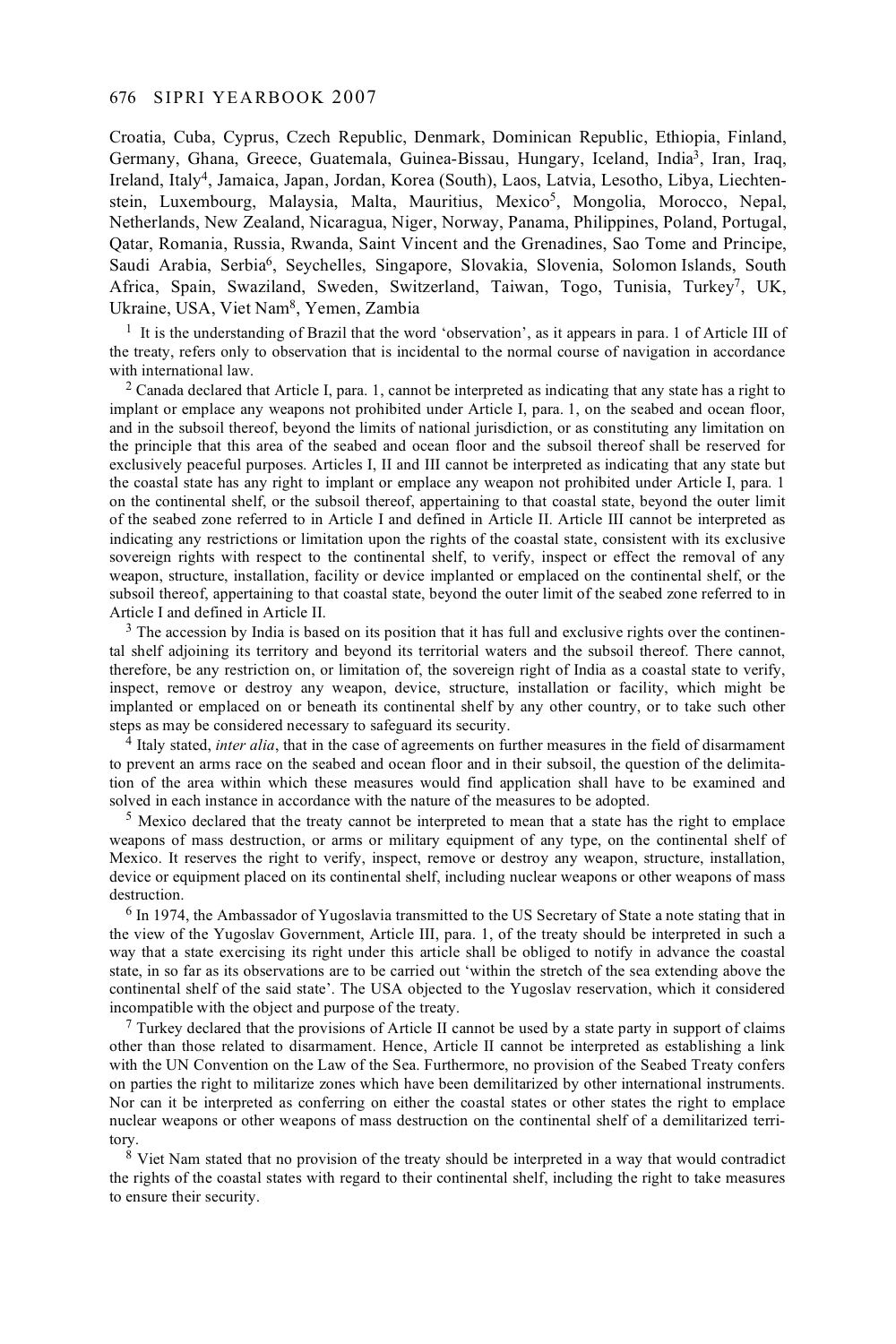**Signed but not ratified:** Bolivia, Burundi, Cambodia, Cameroon, Colombia, Costa Rica, Equatorial Guinea, Gambia, Guinea, Honduras, Lebanon, Liberia, Madagascar, Mali, Myanmar, Paraguay, Senegal, Sierra Leone, Sudan, Tanzania, Uruguay

# **Convention on the Prohibition of the Development, Production and Stockpiling of Bacteriological (Biological) and Toxin Weapons and on their Destruction (Biological and Toxin Weapons Convention, BTWC)**

*Opened for signature at London, Moscow and Washington, DC, on 10 April 1972; entered into force on 26 March 1975; depositaries British, Russian and US governments* 

The convention prohibits the development, production, stockpiling or acquisition by other means or retention of microbial or other biological agents or toxins whatever their origin or method of production of types and in quantities that have no justification of prophylactic, protective or other peaceful purposes, as well as weapons, equipment or means of delivery designed to use such agents or toxins for hostile purposes or in armed conflict. The destruction of the agents, toxins, weapons, equipment and means of delivery in the possession of the parties, or their diversion to peaceful purposes, should be effected not later than nine months after the entry into force of the convention for each country. According to a mandate from the 1996 BTWC Review Conference, verification and other measures to strengthen the convention are being discussed and considered in an ad hoc group.

**Parties (155):** Afghanistan, Albania, Algeria, Antigua and Barbuda, Argentina, Armenia, Australia, Austria, Azerbaijan, Bahamas, Bahrain, Bangladesh, Barbados, Belarus, Belgium, Belize, Benin, Bhutan, Bolivia, Bosnia and Herzegovina, Botswana, Brazil, Brunei Darussalam, Bulgaria, Burkina Faso, Cambodia, Canada, Cape Verde, Chile, China, Colombia, Congo (Democratic Republic of the), Congo (Republic of), Costa Rica, Croatia, Cuba, Cyprus, Czech Republic, Denmark, Dominica, Dominican Republic, Ecuador, El Salvador, Equatorial Guinea, Estonia, Ethiopia, Fiji, Finland, France, Gambia, Georgia, Germany, Ghana, Greece, Grenada, Guatemala, Guinea-Bissau, Holy See, Honduras, Hungary, Iceland, India, Indonesia, Iran, Iraq, Ireland, Italy, Jamaica, Japan, Jordan, Kenya, Korea (North), Korea (South), Kuwait, Kyrgyzstan, Laos, Latvia, Lebanon, Lesotho, Libya, Liechtenstein, Lithuania, Luxembourg, Macedonia (Former Yugoslav Republic of), Malaysia, Maldives, Mali, Malta, Mauritius, Mexico, Moldova, Monaco, Mongolia, Morocco, Netherlands, New Zealand, Nicaragua, Niger, Nigeria, Norway, Oman, Pakistan, Palau, Panama, Papua New Guinea, Paraguay, Peru, Philippines, Poland, Portugal, Qatar, Romania, Russia, Rwanda, Saint Kitts and Nevis, Saint Lucia, Saint Vincent and the Grenadines, San Marino, Sao Tome and Principe, Saudi Arabia, Senegal, Serbia, Seychelles, Sierra Leone, Singapore, Slovakia, Slovenia, Solomon Islands, South Africa, Spain, Sri Lanka, Sudan, Suriname, Swaziland, Sweden, Switzerland\*, Taiwan, Thailand, Timor-Leste, Togo, Tonga, Tunisia, Turkey, Turkmenistan, Uganda, UK, Ukraine, Uruguay, USA, Uzbekistan, Vanuatu, Venezuela, Viet Nam, Yemen, Zimbabwe

\* With reservation.

**Signed but not ratified:** Burundi, Central African Republic, Côte d'Ivoire, Egypt, Gabon, Guyana, Haiti, Liberia, Madagascar, Malawi, Myanmar, Nepal, Somalia, Syria, Tanzania, United Arab Emirates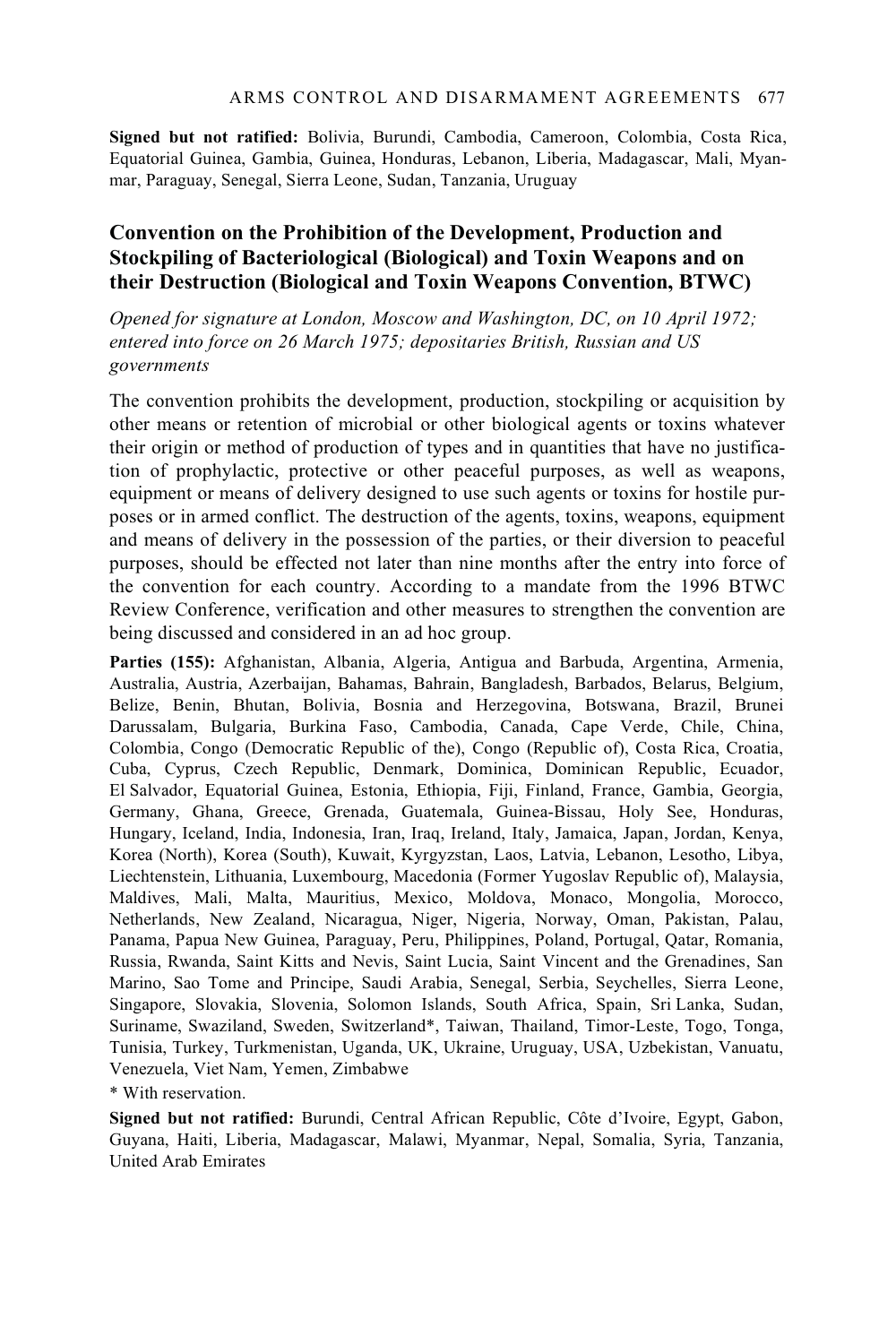### **Treaty on the Limitation of Anti-Ballistic Missile Systems (ABM Treaty)**

*Signed by the USA and the USSR at Moscow on 26 May 1972; entered into force on 3 October 1972; no longer in force as of 13 June 2002* 

The parties undertook not to build nationwide defences against ballistic missile attack and to limit the development and deployment of permitted strategic missile defences. The treaty prohibited the parties from giving air defence missiles, radars or launchers the technical ability to counter strategic ballistic missiles and from testing them in a strategic ABM mode.

The **1974 Protocol** to the ABM Treaty introduced further numerical restrictions on permitted ballistic missile defences.

In 1997 Russia and the USA signed a set of Agreed Statements, specifying the demarcation line between strategic missile defences, which are not permitted under the treaty, and non-strategic or theatre missile defences (TMD), which are permitted under the treaty. The set of 1997 agreements on anti-missile defence were ratified by Russia in April 2000, but because the USA did not ratify them they did not enter into force. On 13 December 2001 the USA announced its withdrawal from the ABM Treaty, which entered into effect on 13 June 2002.

# **Treaty on the Limitation of Underground Nuclear Weapon Tests (Threshold Test-Ban Treaty, TTBT)**

*Signed by the USA and the USSR at Moscow on 3 July 1974; entered into force on 11 December 1990* 

The parties—Russia and the USA—undertake not to carry out any underground nuclear weapon test having a yield exceeding 150 kilotons. The 1974 verification protocol was replaced in 1990 with a new protocol.

# **Treaty on Underground Nuclear Explosions for Peaceful Purposes (Peaceful Nuclear Explosions Treaty, PNET)**

*Signed by the USA and the USSR at Moscow and Washington, DC, on 28 May 1976; entered into force on 11 December 1990* 

The parties—Russia and the USA—undertake not to carry out any individual underground nuclear explosion for peaceful purposes having a yield exceeding 150 kilotons or any group explosion having an aggregate yield exceeding 150 kilotons; and not to carry out any group explosion having an aggregate yield exceeding 1500 kilotons unless the individual explosions in the group could be identified and measured by agreed verification procedures.

# **Convention on the Prohibition of Military or Any Other Hostile Use of Environmental Modification Techniques (Enmod Convention)**

*Opened for signature at Geneva on 18 May 1977; entered into force on 5 October 1978; depositary UN Secretary-General* 

The convention prohibits military or any other hostile use of environmental modification techniques having widespread, long-lasting or severe effects as the means of destruction, damage or injury to states party to the convention. The term 'environ-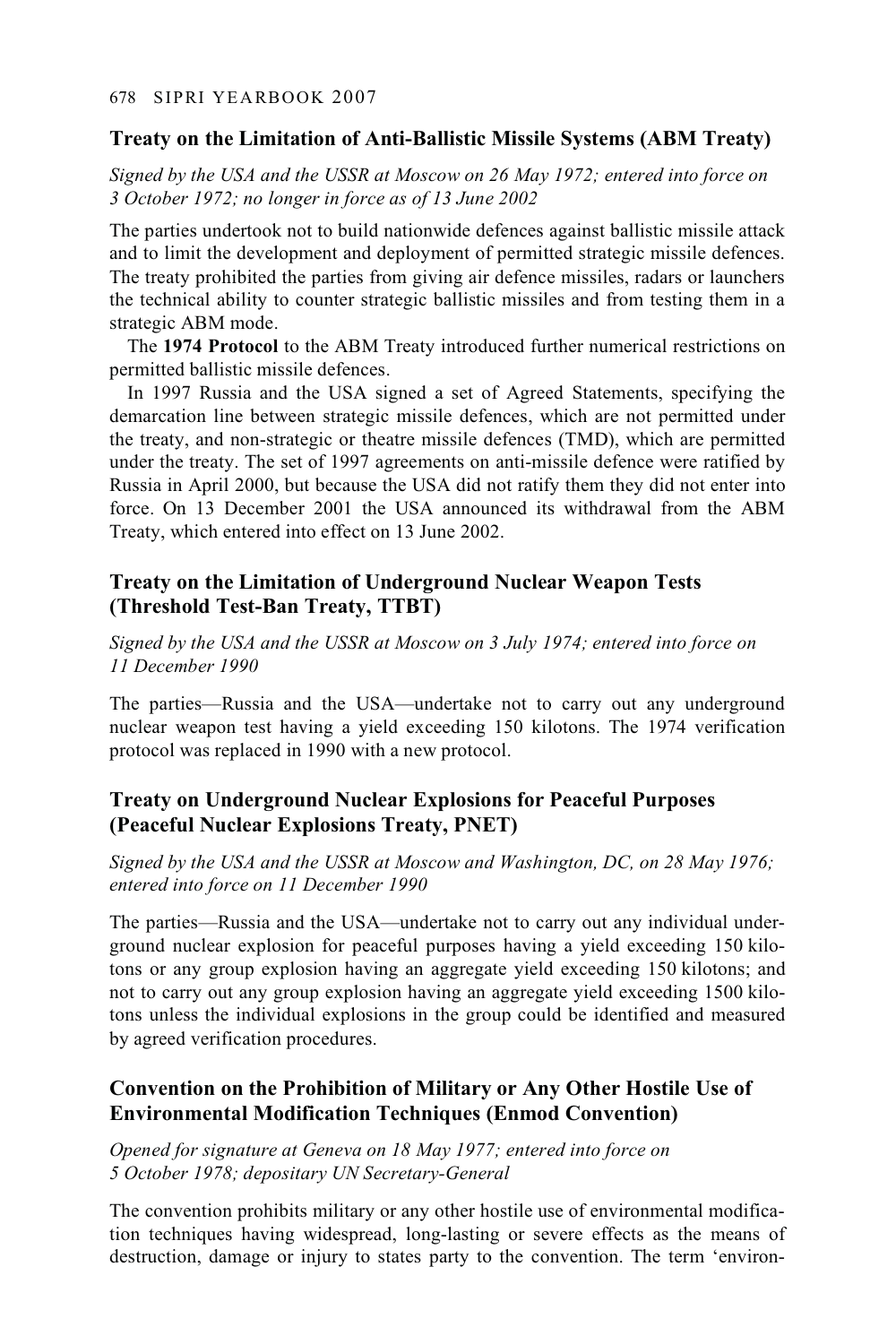mental modification techniques' refers to any technique for changing—through the deliberate manipulation of natural processes—the dynamics, composition or structure of the earth, including its biota, lithosphere, hydrosphere and atmosphere, or of outer space. The understandings reached during the negotiations, but not written into the convention, define the terms 'widespread', 'long-lasting' and 'severe'.

Parties (72): Afghanistan, Algeria, Antigua and Barbuda, Argentina, Armenia, Australia, Austria, Bangladesh, Belarus, Belgium, Benin, Brazil, Bulgaria, Canada, Cape Verde, Chile, China\*, Costa Rica, Cuba, Cyprus, Czech Republic, Denmark, Dominica, Egypt, Finland, Germany, Ghana, Greece, Guatemala, Hungary, India, Ireland, Italy, Japan, Kazakhstan, Korea (North), Korea (South)\*, Kuwait, Lithuania, Laos, Malawi, Mauritius, Mongolia, Netherlands\*, New Zealand, Niger, Norway, Pakistan, Panama, Papua New Guinea, Poland, Romania, Russia, Saint Lucia, Saint Vincent and the Grenadines, Sao Tome and Principe, Slovakia, Slovenia, Solomon Islands, Spain, Sri Lanka, Sweden, Switzerland, Tajikistan, Tunisia, UK, Ukraine, Uruguay, USA, Uzbekistan, Viet Nam, Yemen

\* With declaration.

**Signed but not ratified:** Bolivia, Congo (Democratic Republic of the), Ethiopia, Holy See, Iceland, Iran, Iraq, Lebanon, Liberia, Luxembourg, Morocco, Nicaragua, Portugal, Sierra Leone, Syria, Turkey, Uganda

# **Protocol I Additional to the 1949 Geneva Conventions, and Relating to the Protection of Victims of International Armed Conflicts**

#### **Protocol II Additional to the 1949 Geneva Conventions, and Relating to the Protection of Victims of Non-International Armed Conflicts**

#### *Opened for signature at Bern on 12 December 1977; entered into force on 7 December 1978; depositary Swiss Federal Council*

The protocols confirm that the right of the parties to international or non-international armed conflicts to choose methods or means of warfare is not unlimited and that it is prohibited to use weapons or means of warfare which cause superfluous injury or unnecessary suffering.

**Parties to Protocol I (167) and Protocol II (163):** Albania, Algeria<sup>\*</sup>, Angola<sup>1\*</sup>, Antigua and Barbuda, Argentina\*, Armenia, Australia\*, Austria\*, Bahamas, Bahrain, Bangladesh, Barbados, Belarus, Belgium\*, Belize, Benin, Bolivia, Bosnia and Herzegovina, Botswana, Brazil, Brunei Darussalam, Bulgaria, Burkina Faso, Burundi, Cambodia, Cameroon, Canada\*, Cape Verde, Central African Republic, Chad, Chile, China\*, Colombia, Comoros, Congo (Democratic Republic of the), Congo (Republic of), Cook Islands, Costa Rica, Côte d'Ivoire, Croatia, Cuba, Cyprus, Czech Republic, Denmark\*, Djibouti, Dominica, Dominican Republic, Ecuador, Egypt\*, El Salvador, Equatorial Guinea, Estonia, Ethiopia, Finland\*, France\*, Gabon, Gambia, Georgia, Germany\*, Ghana, Greece, Grenada, Guatemala, Guinea, Guinea-Bissau, Guyana, Haiti, Holy See, Honduras, Hungary, Iceland\*, Ireland, Italy\*, Jamaica, Japan\*, Jordan, Kazakhstan, Kenya, Korea (North)<sup>1</sup>, Korea (South)\*, Kuwait, Kyrgyzstan, Laos, Latvia, Lebanon, Lesotho, Liberia, Libya, Liechtenstein\*, Lithuania, Luxembourg, Macedonia (Former Yugoslav Republic of), Madagascar, Malawi, Maldives, Mali, Malta\*, Mauritania, Mauritius, Mexico<sup>1</sup>, Micronesia, Moldova, Monaco, Mongolia, Montenegro, Mozambique, Namibia, Nauru, Netherlands\*, New Zealand\*, Nicaragua, Niger, Nigeria, Norway, Oman, Palau, Panama, Paraguay, Peru, Philippines<sup>2</sup>, Poland, Portugal, Oatar\*, Romania, Russia\*, Rwanda, Saint Kitts and Nevis, Saint Lucia, Saint Vincent and the Grenadines, Samoa, San Marino, Sao Tome and Principe, Saudi Arabia\*, Senegal, Serbia\*,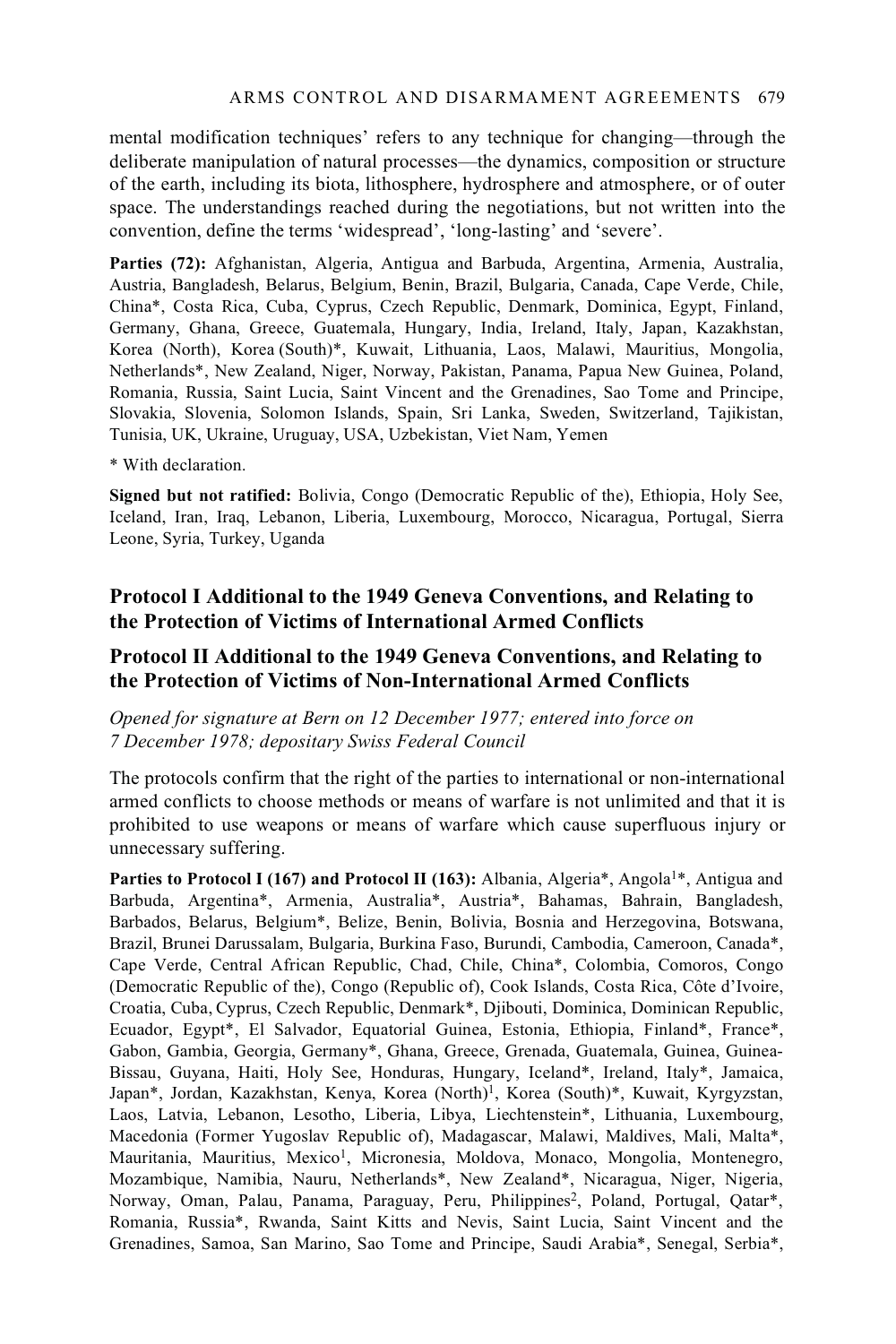Seychelles, Sierra Leone, Slovakia, Slovenia, Solomon Islands, South Africa, Spain\*, Sudan, Suriname, Swaziland, Sweden\*, Switzerland\*, Syria\*1, Tajikistan, Tanzania, Timor-Leste, Togo, Tonga, Trinidad and Tobago\*, Tunisia, Turkmenistan, Uganda, UK, Ukraine, United Arab Emirates\*, Uruguay, Uzbekistan, Vanuatu, Venezuela, Viet Nam1, Yemen, Zambia, Zimbabwe

- \* With reservation and/or declaration.
	- 1 Party only to Protocol I.
	- 2 Party only to Protocol II.

In 1989 the Palestine Liberation Organization (PLO) informed the depositary that it had decided to adhere to the four Geneva conventions and the two protocols.

# **Convention on the Physical Protection of Nuclear Material and Nuclear Facilities**

*Opened for signature at New York and Vienna on 3 March 1980; entered into force on 8 February 1987. The convention was amended in 2005; depositary IAEA Director General* 

The amended convention obligates the parties to protect nuclear facilities and material used for peaceful purposes while in storage as well as transport. The amendments will take effect 30 days after they have been ratified, accepted or approved by two-thirds of the parties to the original convention.

Parties to the original convention (122): Afghanistan, Albania, Algeria\*, Andorra\*, Antigua and Barbuda, Argentina\*, Armenia, Australia, Austria\*, Azerbaijan\*, Bangladesh, Belarus, Belgium\*, Bolivia, Bosnia and Herzegovina, Botswana, Brazil, Bulgaria, Burkina Faso, Cambodia, Cameroon, Canada, Chile, China\*, Colombia, Congo (Democratic Republic of the), Costa Rica, Croatia, Cuba\*, Cyprus\*, Czech Republic, Denmark, Djibouti, Dominica, Ecuador, El Salvador\*, Equatorial Guinea, Estonia, Euratom\*, Finland\*, France\*, Georgia, Germany, Ghana, Greece\*, Grenada, Guatemala\*, Guinea, Honduras, Hungary, Iceland, India\*, Indonesia\*, Ireland\*, Israel\*, Italy\*, Jamaica, Japan, Kazakhstan, Kenya, Korea (South)\*, Kuwait\*, Latvia, Lebanon, Liechtenstein, Libya, Lithuania, Luxembourg\*, Macedonia (Former Yugoslav Republic of), Madagascar, Mali, Malta, Marshall Islands, Mexico, Moldova, Monaco, Mongolia, Morocco, Mozambique\*, Namibia, Nauru, Netherlands\*, New Zealand, Nicaragua, Niger, Norway\*, Oman\*, Panama, Pakistan**\*,** Paraguay, Peru\*, Philippines, Poland, Portugal\*, Qatar\*, Romania\*, Russia\*, Senegal, Serbia, Seychelles, Slovakia, Slovenia, Spain\*, Sudan, Swaziland, Sweden\*, Switzerland\*, Tajikistan, Tanzania, Togo, Tonga, Trinidad and Tobago, Tunisia, Turkey\*, Turkmenistan, Uganda, UK\*, Ukraine, United Arab Emirates, Uruguay, USA, Uzbekistan

\* With reservation and/or declaration.

**Signed but not ratified:** Dominican Republic, Haiti, South Africa\*

**7 ratifications, acceptances or approvals of the amended convention deposited:** Austria, Bulgaria, Croatia, Libya, Romania, Seychelles, Turkmenistan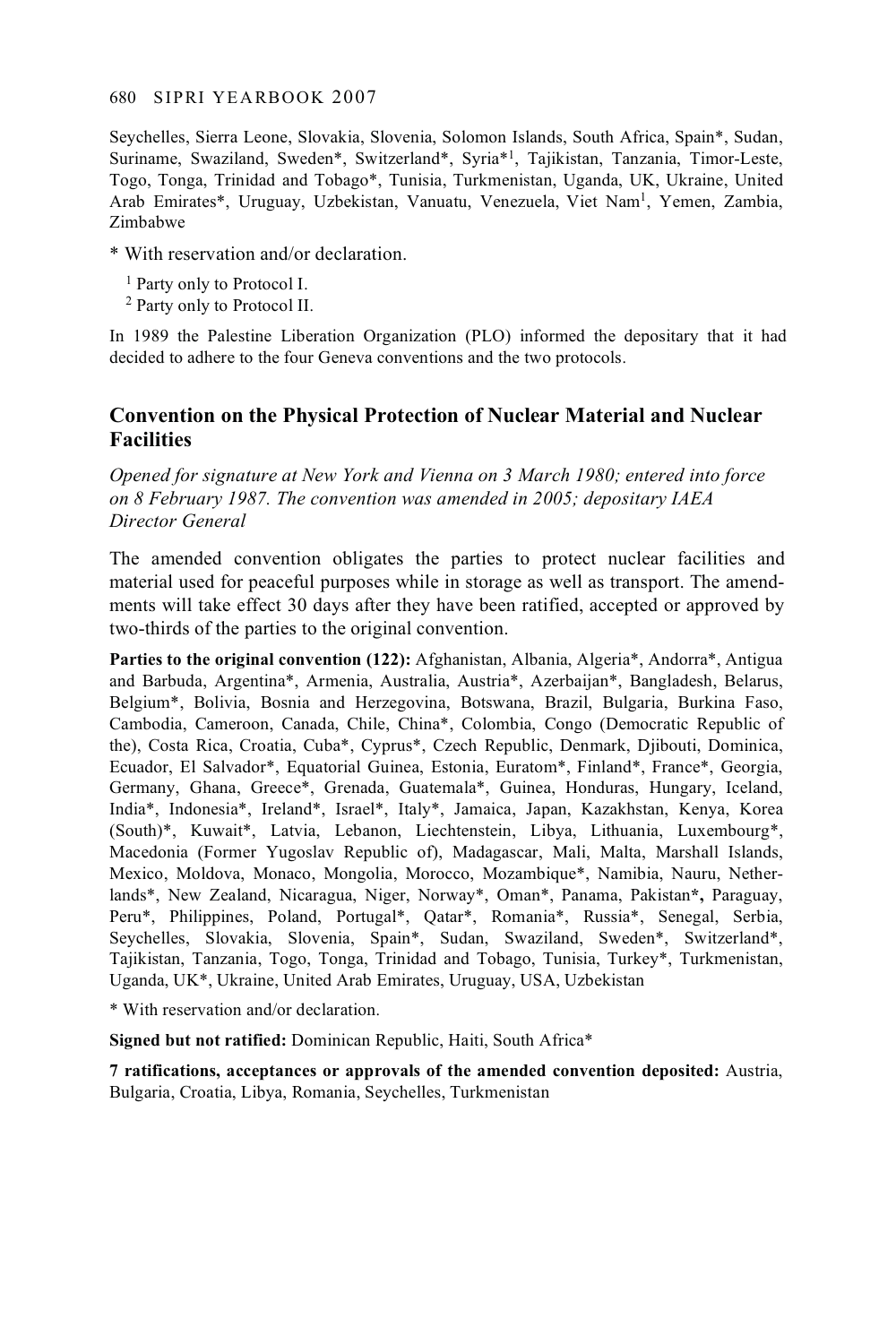# **Convention on Prohibitions or Restrictions on the Use of Certain Conventional Weapons which may be Deemed to be Excessively Injurious or to have Indiscriminate Effects (CCW Convention, or 'Inhumane Weapons' Convention)**

*The convention, with protocols I, II and III, was opened for signature at New York on 10 April 1981; entered into force on 2 December 1983; depositary UN Secretary-General* 

The convention is an 'umbrella treaty', under which specific agreements can be concluded in the form of protocols. To become a party to the convention a state must ratify a minimum of two of the protocols.

*The amendment to Article I of the original convention* was opened for signature at Geneva on 21 November 2001. It expands the scope of application to noninternational armed conflicts. The Amended Convention entered into force on 18 May 2004.

*Protocol I* prohibits the use of weapons intended to injure by fragments which are not detectable in the human body by X-rays.

*Protocol II* prohibits or restricts the use of mines, booby-traps and other devices.

*Amended Protocol II*, which entered into force on 3 December 1998, reinforces the constraints regarding landmines.

*Protocol III* restricts the use of incendiary weapons.

*Protocol IV* which entered into force on 30 July 1998, prohibits the employment of laser weapons specifically designed to cause permanent blindness to un-enhanced vision.

*Protocol V*, which entered into force on 12 November 2006, recognizes the need for measures of a generic nature to minimize the risks and effects of explosive remnants of war.

Parties to the original convention and protocols (102): Albania, Argentina<sup>\*</sup>, Australia, Austria, Bangladesh, Belarus, Belgium, Benin1, Bolivia, Bosnia and Herzegovina, Brazil, Bulgaria, Burkina Faso**,** Cambodia, Cameroon, Canada\*, Cape Verde, Chile1, China\*, Colombia, Costa Rica, Croatia, Cuba, Cyprus\*, Czech Republic, Denmark, Djibouti, Ecuador, El Salvador, Estonia<sup>1</sup>, Finland, France\*, Georgia, Germany, Greece, Guatemala, Holy See\*, Honduras, Hungary, India, Ireland, Israel\*<sup>2</sup>, Italy\*, Japan, Jordan<sup>1</sup>, Korea (South)<sup>3</sup>, Laos, Latvia, Lesotho, Liberia, Liechtenstein, Lithuania<sup>1</sup>, Luxembourg, Macedonia (Former Yugoslav Republic of), Maldives<sup>1</sup>, Mali, Malta, Mauritius, Mexico, Moldova, Monaco<sup>3</sup>, Mongolia, Montenegro, Morocco<sup>4</sup>, Nauru, Netherlands\*, New Zealand, Nicaragua<sup>1</sup>, Niger, Norway, Pakistan, Panama, Paraguay, Peru<sup>1</sup>, Philippines, Poland, Portugal, Romania\*, Russia, Senegal<sup>5</sup>, Serbia, Seychelles, Sierra Leone<sup>1</sup>, Slovakia, Slovenia, South Africa, Spain, Sri Lanka, Sweden, Switzerland, Tajikistan, Togo, Tunisia, Turkey<sup>\*3</sup>, Turkmenistan<sup>2</sup>, Uganda, UK\*, Ukraine, Uruguay, USA\*2, Uzbekistan, Venezuela

\* With reservation and/or declaration.

<sup>1</sup> Party only to 1981 Protocols I and III.

- <sup>2</sup> Party only to 1981 Protocols I and II.
- <sup>3</sup> Party only to 1981 Protocol I.
- <sup>4</sup> Party only to 1981 Protocol II.

<sup>5</sup> Party only to 1981 Protocol III.

**Signed but not ratified the original convention and protocols**: Afghanistan, Egypt, Iceland, Nigeria, Sudan, Viet Nam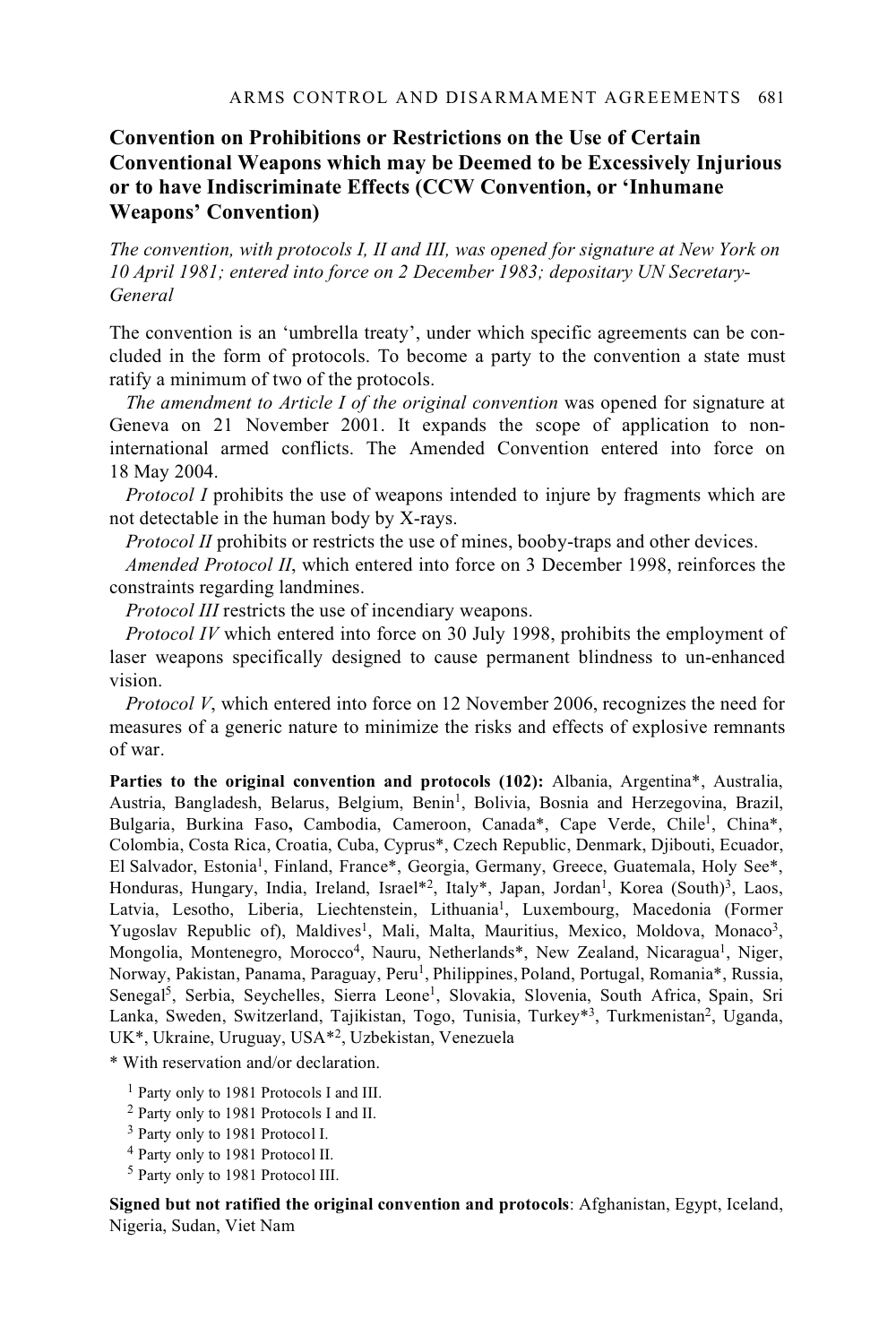**Parties to the Amended Convention and original protocols (50):** Albania, Argentina, Australia, Austria, Belgium, Bulgaria, Burkina Faso, Canada, China, Croatia, Czech Republic, Denmark, Estonia, Finland, France, Germany, Greece, Holy See\*, Hungary, India, Ireland, Italy, Japan, Korea (South), Latvia, Liberia, Liechtenstein, Lithuania, Luxembourg, Malta, Mexico\*, Moldova, Montenegro, Netherlands, Norway, Panama, Peru, Poland, Romania, Russia, Serbia, Sierra Leone, Slovakia, Spain, Sri Lanka, Sweden, Switzerland, Turkey, UK, Ukraine

\* With reservation and/or declaration.

Parties to Amended Protocol II (87): Albania, Argentina, Australia, Austria, Bangladesh, Belarus, Belgium, Bolivia, Bosnia and Herzegovina, Brazil, Bulgaria, Burkina Faso, Cambodia, Cameroon, Canada, Cape Verde, Chile, China, Colombia, Costa Rica, Croatia, Cyprus, Czech Republic, Denmark, Ecuador, El Salvador, Estonia, Finland, France, Germany, Greece, Guatemala, Holy See, Honduras, Hungary, India, Ireland, Israel, Italy, Japan, Jordan, Korea (South), Latvia, Liberia, Liechtenstein, Lithuania, Luxembourg, Macedonia (Former Yugoslav Republic of), Maldives, Mali, Malta, Moldova, Monaco, Morocco, Nauru, Netherlands, New Zealand, Nicaragua, Norway, Pakistan, Panama, Paraguay, Peru, Philippines, Poland, Portugal, Romania, Russia, Senegal, Seychelles, Sierra Leone, Slovakia, Slovenia, South Africa, Spain, Sri Lanka, Sweden, Switzerland, Tajikistan, Tunisia, Turkey, Turkmenistan, UK, Ukraine, Uruguay, USA, Venezuela

**Parties to Protocol IV (85):** Albania, Argentina, Australia\*, Austria\*, Bangladesh, Belarus, Belgium\*, Bolivia, Bosnia and Herzegovina, Brazil, Bulgaria, Burkina Faso, Cambodia, Cameroon, Canada\*, Cape Verde, Chile, China, Colombia, Costa Rica, Croatia, Cyprus, Czech Republic, Denmark, Ecuador, El Salvador, Estonia, Finland, France, Georgia, Germany\*, Greece\*, Guatemala, Holy See, Honduras, Hungary, India, Ireland\*, Israel\*, Italy\*, Japan, Latvia, Liberia, Liechtenstein\*, Lithuania, Luxembourg, Maldives, Mali, Malta, Mauritius, Mexico, Moldova, Mongolia, Montenegro, Morocco, Nauru, Netherlands\*, New Zealand, Nicaragua, Norway, Pakistan, Panama, Peru, Philippines, Poland\*, Portugal, Romania, Russia, Serbia, Seychelles, Sierra Leone, Slovakia, Slovenia, South Africa\*, Spain, Sri Lanka, Sweden\*, Switzerland\*, Tajikistan, Tunisia, Turkey, UK\*, Ukraine, Uruguay, Uzbekistan

\* With reservation and/or declaration.

**Parties to Protocol V (29):** Albania, Australia, Bulgaria, Croatia, Czech Republic, Denmark, El Salvador, Estonia, Finland, France, Germany, Holy See\*, Hungary, India, Ireland, Liberia, Liechtenstein, Lithuania, Luxembourg, Malta, Netherlands, Nicaragua, Norway, Sierra Leone, Slovakia, Sweden, Switzerland, Tajikistan, Ukraine

\* With reservation and/or declaration.

# **South Pacific Nuclear Free Zone Treaty (Treaty of Rarotonga)**

*Opened for signature at Rarotonga, Cook Islands, on 6 August 1985; entered into force on 11 December 1986; depositary Director of the Pacific Islands Forum Secretariat* 

The treaty prohibits the manufacture or acquisition by other means of any nuclear explosive device, as well as possession or control over such device by the parties anywhere inside or outside the zone area described in an annex. The parties also undertake not to supply nuclear material or equipment, unless subject to IAEA safeguards, and to prevent in their territories the stationing as well as the testing of any nuclear explosive device and undertake not to dump, and to prevent the dumping of, radioactive wastes and other radioactive matter at sea anywhere within the zone.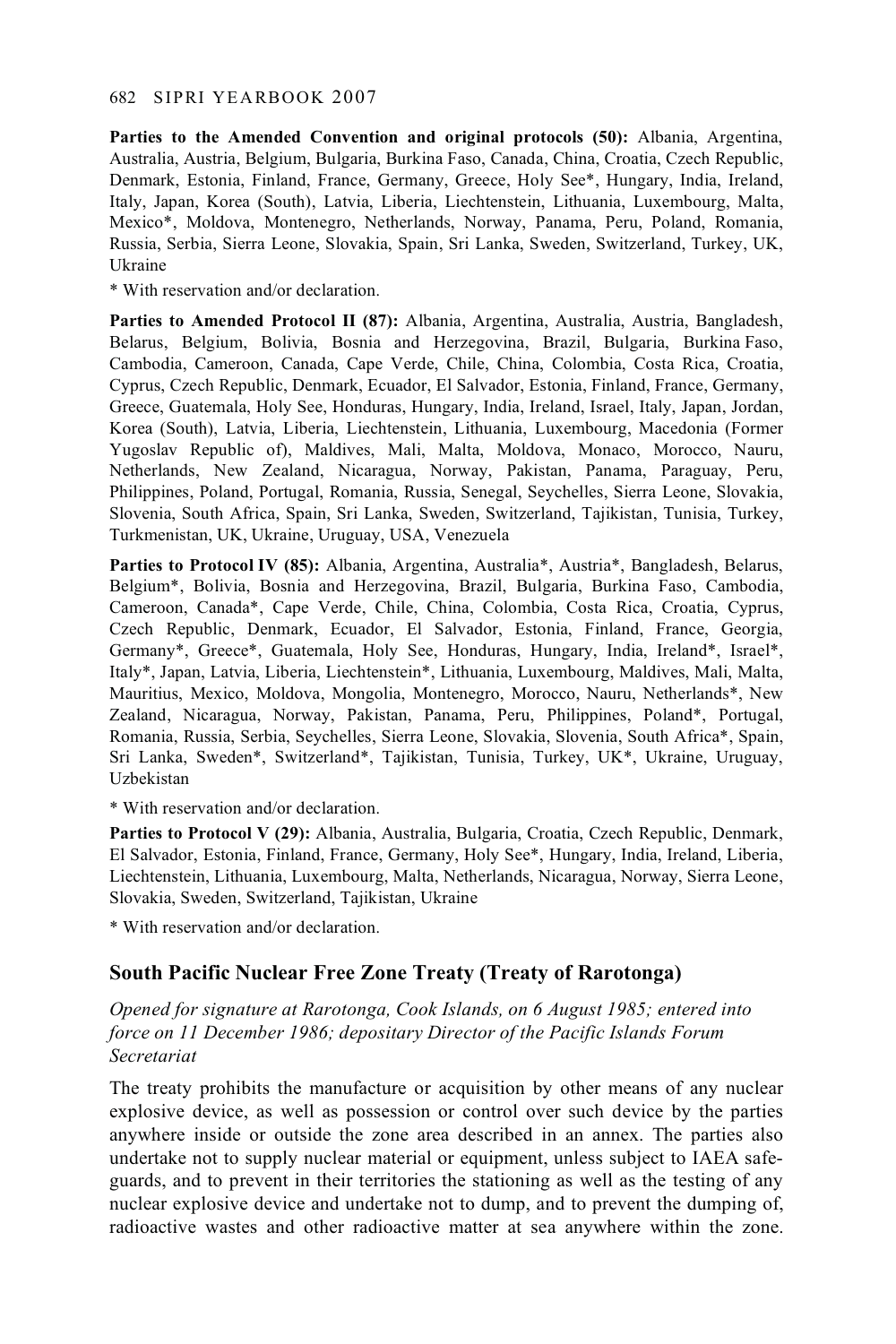Each party remains free to allow visits, as well as transit, by foreign ships and aircraft.

The treaty is open for signature by the members of the Pacific Islands Forum.

Under *Protocol 1* France, the UK and the USA undertake to apply the treaty prohibitions relating to the manufacture, stationing and testing of nuclear explosive devices in the territories situated within the zone, for which they are internationally responsible.

Under *Protocol 2* China, France, Russia, the UK and the USA undertake not to use or threaten to use a nuclear explosive device against the parties to the treaty or against any territory within the zone for which a party to Protocol 1 is internationally responsible.

Under *Protocol 3* China, France, Russia, the UK and the USA undertake not to test any nuclear explosive device anywhere within the zone.

**Parties (13)**: Australia, Cook Islands, Fiji, Kiribati, Nauru, New Zealand, Niue, Papua New Guinea, Samoa, Solomon Islands, Tonga, Tuvalu, Vanuatu

**Parties to Protocol 1:** France, UK; **signed but not ratified:** USA

**Parties to Protocol 2:** China, France<sup>1</sup>, Russia, UK<sup>2</sup>; **signed but not ratified:** USA

**Parties to Protocol 3:** China, France, Russia, UK; **signed but not ratified:** USA

<sup>1</sup> France declared that the negative security guarantees set out in Protocol 2 are the same as the Conference on Disarmament (CD) declaration of 6 Apr. 1995 referred to in UN Security Council

 $2$  On ratifying Protocol 2 in 1997, the UK declared that nothing in the treaty affects the rights under international law with regard to transit of the zone or visits to ports and airfields within the zone by ships and aircraft. The UK will not be bound by the undertakings in Protocol 2 in case of an invasion or any other attack on the UK, its territories, its armed forces or its allies, carried out or sustained by a party to the treaty in association or alliance with a nuclear weapon state or if a party violates its non-proliferation obligations under the treaty.

#### **Treaty on the Elimination of Intermediate-Range and Shorter-Range Missiles (INF Treaty)**

*Signed by the USA and the USSR at Washington, DC, on 8 December 1987; entered into force on 1 June 1988* 

The treaty obligated the parties—Russia and the USA—to destroy all land-based missiles with a range of 500–5500 km (intermediate-range, 1000–5500 km; and shorter-range, 500–1000 km) and their launchers by 1 June 1991. A total of 2692 missiles were eliminated by May 1991. For 10 years after this date, on-site inspections were conducted to verify compliance; the inspections were ended on 31 May 2001.

#### **Treaty on Conventional Armed Forces in Europe (CFE Treaty)**

*Original treaty signed at Paris on 19 November 1990; entered into force on 9 November 1992; depositary Netherlands Government* 

The treaty sets ceilings on five categories of treaty-limited equipment (TLE)—battle tanks, armoured combat vehicles, artillery of at least 100-mm calibre, combat aircraft and attack helicopters—in an area stretching from the Atlantic Ocean to the Ural Mountains (the Atlantic-to-the-Urals, ATTU, zone).

The treaty was negotiated and signed by the member states of the Warsaw Treaty Organization and NATO within the framework of the Conference on Security and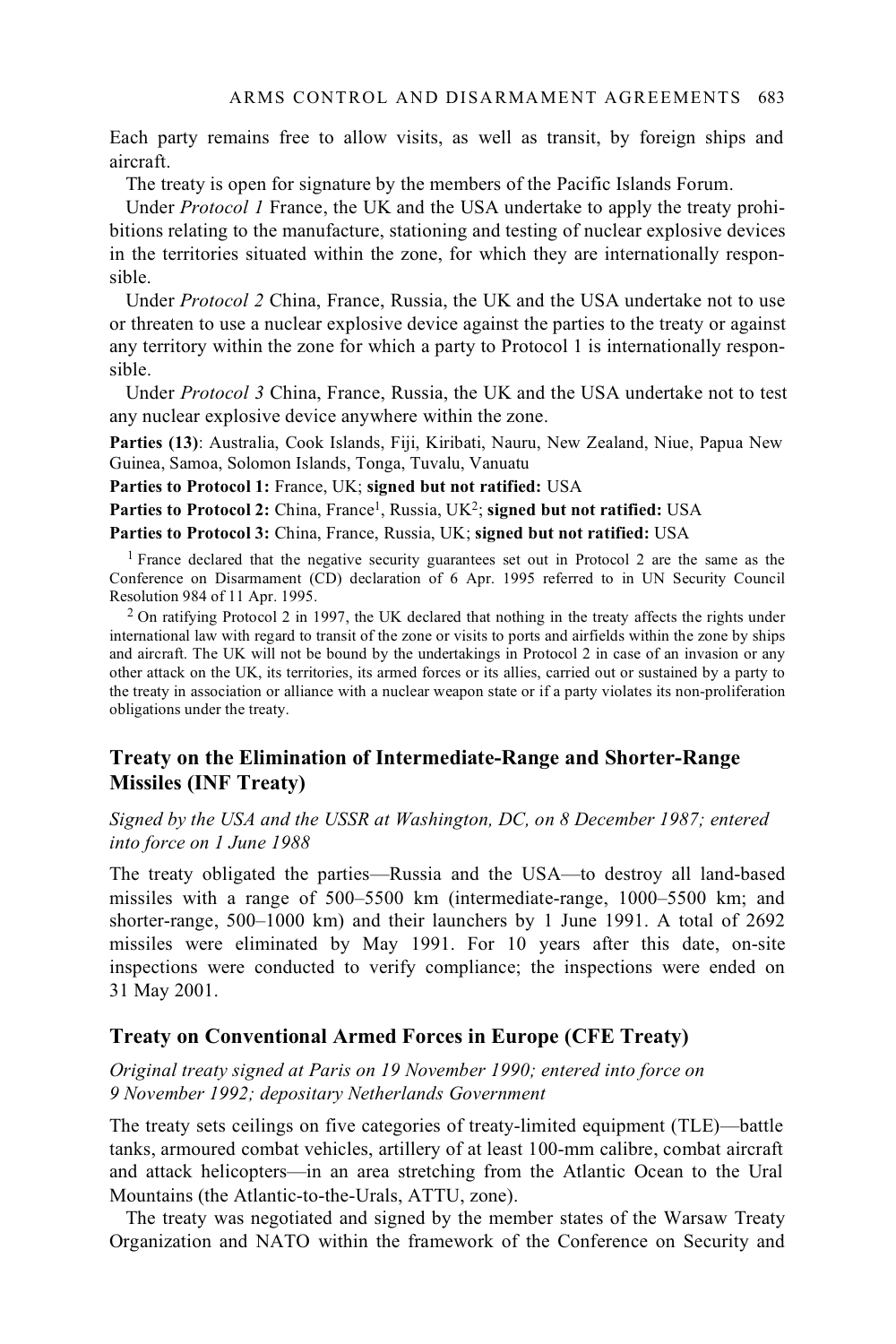Co-operation in Europe (from 1995 the Organization for Security and Co-operation in Europe, OSCE).

The **1992 Tashkent Agreement**, adopted by the former Soviet republics (with the exception of the three Baltic states) with territories within the ATTU zone, and the **1992 Oslo Document** (Final Document of the Extraordinary Conference of the States Parties to the CFE Treaty) introduced modifications to the treaty required because of the emergence of new states after the break-up of the USSR.

**Parties (30):** Armenia, Azerbaijan, Belarus, Belgium, Bulgaria, Canada, Czech Republic, Denmark, France, Georgia, Germany, Greece, Hungary, Iceland, Italy, Kazakhstan, Luxembourg, Moldova, Netherlands, Norway, Poland, Portugal, Romania, Russia, Slovakia, Spain, Turkey, UK, Ukraine, USA

The first Review Conference of the CFE Treaty adopted the **1996 Flank Document**, which reorganized the flank areas geographically and numerically, allowing Russia and Ukraine to deploy more TLE.

The **1999 Agreement on Adaptation of the CFE Treaty** replaces the CFE Treaty bloc-to-bloc military balance with individual state limits on TLE holdings and provides for a new structure of limitations and new military flexibility mechanisms, flank sub-limits and enhanced transparency. It opens the CFE regime to all the other European states. It will enter into force when it has been ratified by all the signatories. The **1999 Final Act**, with annexes, contains politically binding arrangements with regard to the North Caucasus and Central and Eastern Europe, and withdrawals of armed forces from foreign territories.

**3 ratifications of the Agreement on Adaptation deposited:** Belarus, Kazakhstan, Russia\*

\* With reservation and/or declaration.

# **Concluding Act of the Negotiation on Personnel Strength of Conventional Armed Forces in Europe (CFE-1A Agreement)**

*Signed by the parties to the CFE Treaty at Helsinki on 10 July 1992; entered into force simultaneously with the CFE Treaty; depositary Netherlands Government* 

The agreement limits the personnel of the conventional land-based armed forces of the parties within the ATTU zone.

### **Treaty on the Reduction and Limitation of Strategic Offensive Arms (START I Treaty)**

*Signed by the USA and the USSR at Moscow on 31 July 1991; entered into force on 5 December 1994* 

The treaty obligated the parties—Russia and the USA—to make phased reductions in their offensive strategic nuclear forces over a seven-year period. It sets numerical limits on deployed strategic nuclear delivery vehicles (SNDVs)—ICBMs, SLBMs and heavy bombers—and the nuclear warheads they carry. In the Protocol to Facilitate the Implementation of the START Treaty (**1992 Lisbon Protocol**), which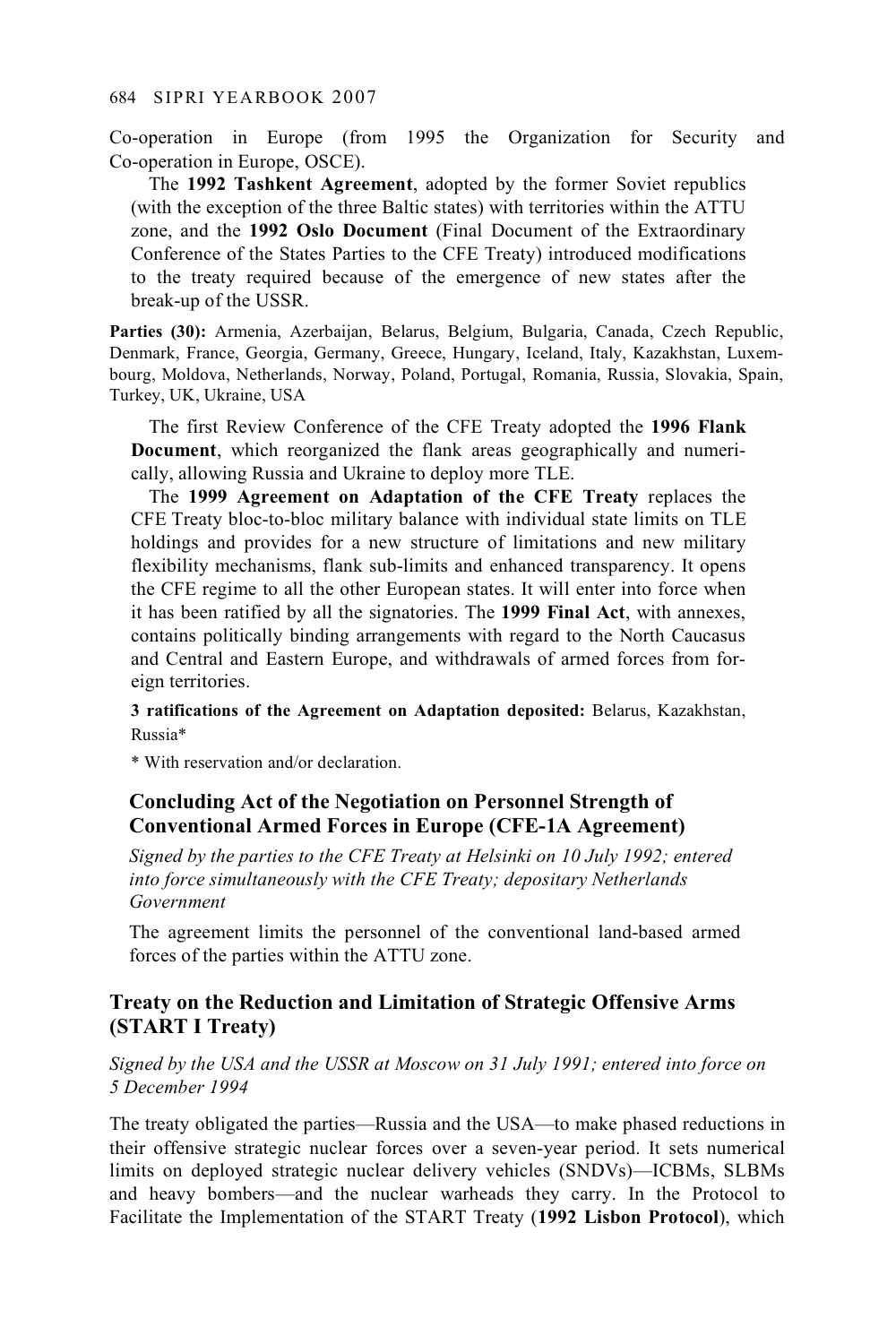entered into force on 5 December 1994, Belarus, Kazakhstan and Ukraine also assumed the obligations of the former USSR under the treaty.

#### **Treaty on Open Skies**

*Opened for signature at Helsinki on 24 March 1992; entered into force on 1 January 2002; depositaries Canadian and Hungarian governments* 

The treaty obligates the parties to submit their territories to short-notice unarmed surveillance flights. The area of application stretches from Vancouver, Canada, eastward to Vladivostok, Russia.

The treaty was negotiated between the member states of the Warsaw Treaty Organization and NATO. It was opened for signature by the NATO member states, former member states of the Warsaw Treaty Organization and the states of the former Soviet Union (except the three Baltic states). For six months after entry into force of the treaty, any other participating state of the Organization for Security and Co-operation in Europe could apply for accession to the treaty, and from 1 July 2002 any state can apply to accede to the treaty.

Parties (34): Belarus, Belgium, Bosnia and Herzegovina, Bulgaria, Canada, Croatia, Czech Republic, Denmark, Estonia, Finland, France, Georgia, Germany, Greece, Hungary, Iceland, Italy, Latvia, Lithuania, Luxembourg, Netherlands, Norway, Poland, Portugal, Romania, Russia, Slovakia, Slovenia, Spain, Sweden, Turkey, UK, Ukraine, USA

**Signed but not ratified:** Kyrgyzstan

# **Treaty on Further Reduction and Limitation of Strategic Offensive Arms (START II Treaty)**

#### *Signed by the USA and Russia at Moscow on 3 January 1993; not in force*

The treaty obligated the parties to eliminate their MIRVed ICBMs and reduce the number of their deployed strategic nuclear warheads to no more than 3000–3500 each (of which no more than 1750 may be deployed on SLBMs) by 1 January 2003. On 26 September 1997 the two parties signed a *Protocol* to the treaty providing for the extension until the end of 2007 of the period of implementation of the treaty.

*Note*: The START II Treaty was ratified by the US Senate and the Russian Duma and Federation Council, but the two parties never exchanged the instruments of ratification. Hence the treaty never entered into force. On 14 June 2002, as a response to the taking effect on 13 June of the USA's withdrawal from the ABM Treaty, Russia declared that it will no longer be bound by the START II Treaty.

# **Convention on the Prohibition of the Development, Production, Stockpiling and Use of Chemical Weapons and on their Destruction (Chemical Weapons Convention, CWC)**

*Opened for signature at Paris on 13 January 1993; entered into force on 29 April 1997; depositary UN Secretary-General* 

The convention prohibits the use, development, production, acquisition, transfer and stockpiling of chemical weapons. Each party undertakes to destroy its chemical weapons and production facilities by 29 April 2012.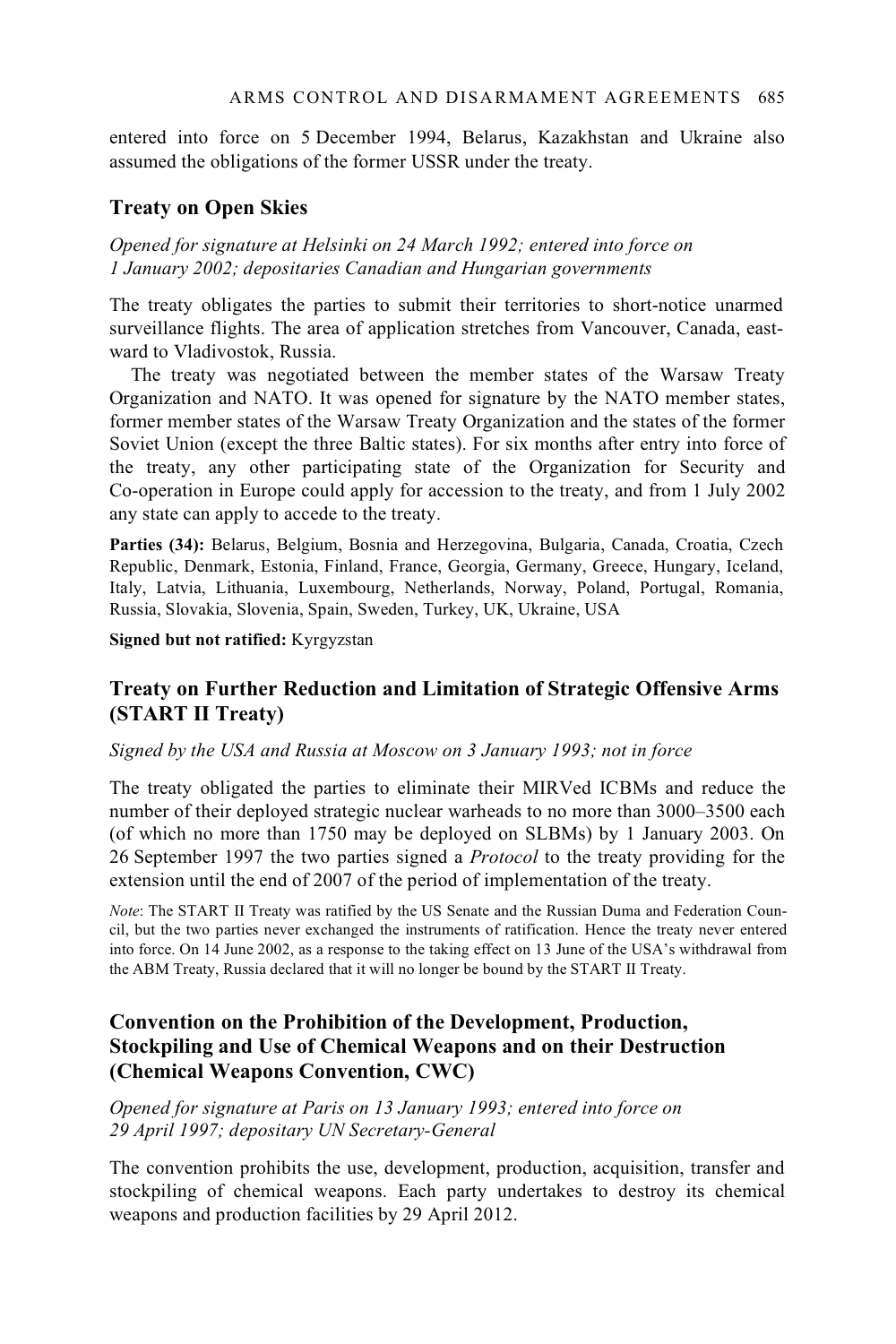**Parties (181):** Afghanistan, Albania, Algeria, Andorra, Antigua and Barbuda, Argentina, Armenia, Australia, Austria, Azerbaijan, Bahrain, Bangladesh, Belarus, Belgium, Belize, Benin, Bhutan, Bolivia, Bosnia and Herzegovina, Botswana, Brazil, Brunei Darussalam, Bulgaria, Burkina Faso, Burundi, Cambodia, Cameroon, Canada, Cape Verde, Central African Republic, Chad, Chile, China, Colombia, Comoros, Congo (Democratic Republic of the), Cook Islands, Costa Rica, Côte d'Ivoire, Croatia, Cuba, Cyprus, Czech Republic, Denmark, Djibouti, Dominica, Ecuador, El Salvador, Equatorial Guinea, Eritrea, Estonia, Ethiopia, Fiji, Finland, France, Gabon, Gambia, Georgia, Germany, Ghana, Greece, Grenada, Guatemala, Guinea, Guyana, Haiti, Holy See, Honduras, Hungary, Iceland, India, Indonesia, Iran, Ireland, Italy, Jamaica, Japan, Jordan, Kazakhstan, Kenya, Kiribati, Korea (South), Kuwait, Kyrgyzstan, Laos, Latvia, Lesotho, Liberia, Libya, Liechtenstein, Lithuania, Luxembourg, Macedonia (Former Yugoslav Republic of), Madagascar, Malawi, Malaysia, Maldives, Mali, Malta, Marshall Islands, Mauritania, Mauritius, Mexico, Micronesia, Moldova, Monaco, Mongolia, Montenegro, Morocco, Mozambique, Namibia, Nauru, Nepal, Netherlands, New Zealand, Nicaragua, Niger, Nigeria, Niue, Norway, Oman, Pakistan, Palau, Panama, Papua New Guinea, Paraguay, Peru, Philippines, Poland, Portugal, Qatar, Romania, Russia, Rwanda, Saint Kitts and Nevis, Saint Lucia, Saint Vincent and the Grenadines, Samoa, San Marino, Sao Tome and Principe, Saudi Arabia, Senegal, Serbia, Seychelles, Sierra Leone, Singapore, Slovakia, Slovenia, Solomon Islands, South Africa, Spain, Sri Lanka, Sudan, Suriname, Swaziland, Sweden, Switzerland, Tajikistan, Tanzania, Thailand, Timor-Leste, Togo, Tonga, Trinidad and Tobago, Tunisia, Turkey, Turkmenistan, Tuvalu, Uganda, UK, Ukraine, United Arab Emirates, Uruguay, USA, Uzbekistan, Vanuatu, Venezuela, Viet Nam, Yemen, Zambia, Zimbabwe

**Signed but not ratified:** Bahamas, Congo (Republic of), Dominican Republic, Guinea-Bissau, Israel, Myanmar

# **Treaty on the Southeast Asia Nuclear Weapon-Free Zone (Treaty of Bangkok)**

### *Signed at Bangkok on 15 December 1995; entered into force on 27 March 1997; depositary Thai Government*

The treaty prohibits the development, manufacture, acquisition or testing of nuclear weapons inside or outside the zone area as well as the stationing and transport of nuclear weapons in or through the zone. Each state party may decide for itself whether to allow visits and transit by foreign ships and aircraft. The parties undertake not to dump at sea or discharge into the atmosphere anywhere within the zone any radioactive material or wastes or dispose of radioactive material on land. The parties should conclude an agreement with the IAEA for the application of full-scope safeguards to their peaceful nuclear activities.

The zone includes not only the territories but also the continental shelves and exclusive economic zones of the states parties.

The treaty is open for all states of South-East Asia.

Under a *Protocol* to the treaty China, France, Russia, the UK and the USA are to undertake not to use or threaten to use nuclear weapons against any state party to the treaty. They should further undertake not to use nuclear weapons within the Southeast Asia nuclear weapon-free zone. The protocol will enter into force for each state party on the date of its deposit of the instrument of ratification.

Parties (10): Brunei Darussalam, Cambodia, Indonesia, Laos, Malaysia, Myanmar, Philippines, Singapore, Thailand, Viet Nam

**Protocol:** no signatures, no parties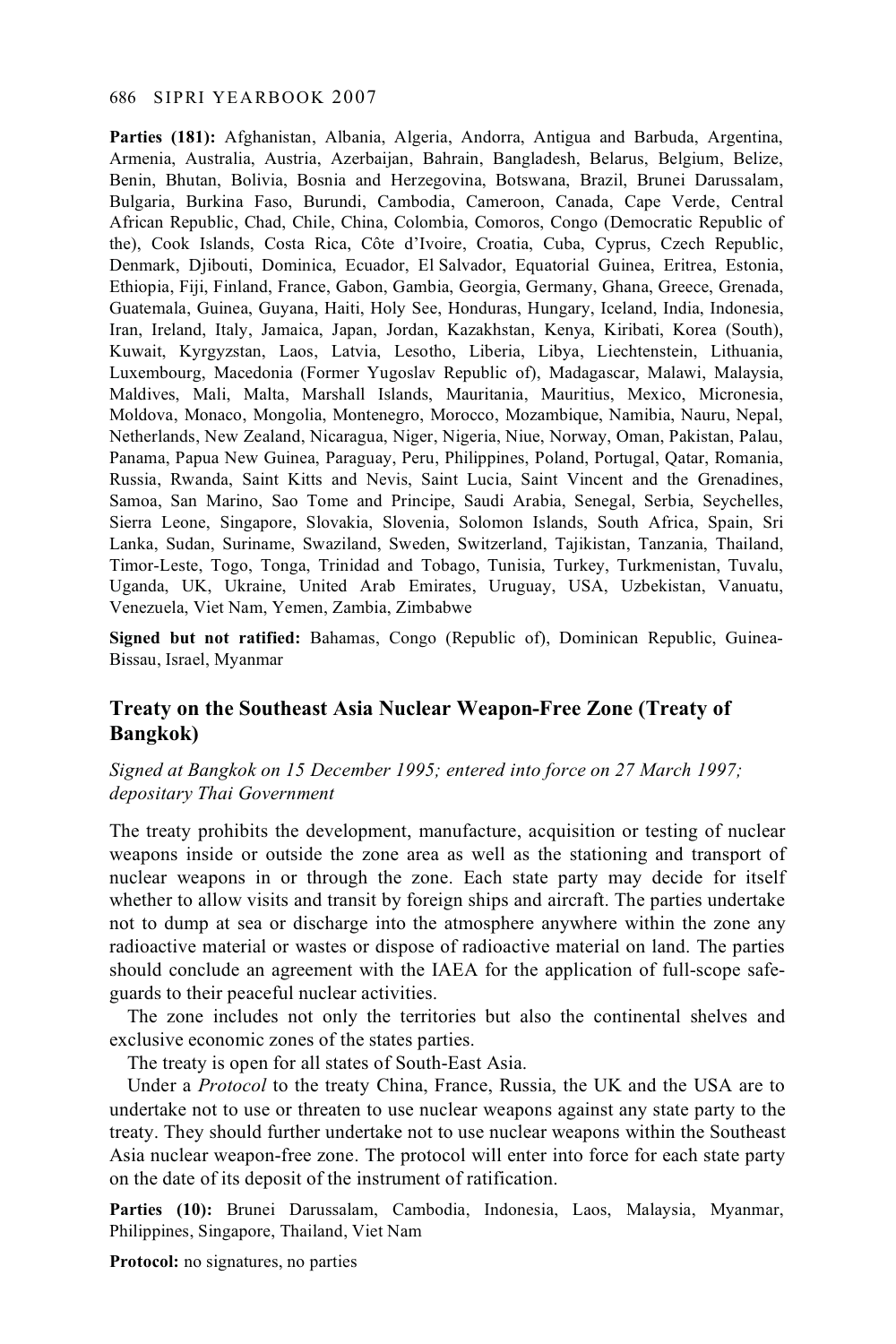### **African Nuclear-Weapon-Free Zone Treaty (Treaty of Pelindaba)**

*Signed at Cairo on 11 April 1996; not in force as of 1 February 2007; depositary Secretary-General of the African Union* 

The treaty prohibits the research, development, manufacture and acquisition of nuclear explosive devices and the testing or stationing of any nuclear explosive device. Each party remains free to allow visits and transit by foreign ships and aircraft. The treaty also prohibits any attack against nuclear installations. The parties undertake not to dump or permit the dumping of radioactive waste and other radioactive matter anywhere within the zone. The parties should conclude each an agreement with the IAEA for the application of comprehensive safeguards to their peaceful nuclear activities.

The zone includes the territory of the continent of Africa, island states members of the African Union (AU) and all islands considered by the AU to be part of Africa.

The treaty is open for signature by all the states of Africa. It will enter into force upon the 28th ratification.

Under *Protocol I* China, France, Russia, the UK and the USA are to undertake not to use or threaten to use a nuclear explosive device against the parties to the treaty.

Under *Protocol II* China, France, Russia, the UK and the USA are to undertake not to test nuclear explosive devices anywhere within the zone.

Under *Protocol III* states with territories within the zone for which they are internationally responsible are to undertake to observe certain provisions of the treaty with respect to these territories. This protocol is open for signature by France and Spain.

The protocols will enter into force simultaneously with the treaty for those protocol signatories that have deposited their instruments of ratification.

**21 ratifications deposited:** Algeria, Botswana, Burkina Faso, Côte d'Ivoire, Equatorial Guinea, Gambia, Guinea, Kenya, Lesotho, Libya, Madagascar, Mali, Mauritania, Mauritius, Nigeria, Senegal, South Africa, Swaziland, Tanzania, Togo, Zimbabwe

**Signed but not ratified:** Angola, Benin, Burundi, Cameroon, Cape Verde, Central African Republic, Chad, Comoros, Congo (Democratic Republic of the), Congo (Republic of), Djibouti, Egypt, Eritrea, Ethiopia, Gabon, Ghana, Guinea-Bissau, Liberia, Malawi, Morocco, Mozambique, Namibia, Niger, Rwanda, Sao Tome and Principe, Seychelles, Sierra Leone, Sudan, Tunisia, Uganda, Zambia

**Protocol I: ratifications deposited:** China, France<sup>1</sup>, UK<sup>2</sup>; **signed but not ratified:** Russia<sup>3</sup>,  $USA<sup>4</sup>$ 

**Protocol II: ratifications deposited:** China, France, UK<sup>2</sup>; **signed but not ratified:** Russia<sup>3</sup>,  $IISA<sup>4</sup>$ 

#### **Protocol III: ratifications deposited:** France

<sup>1</sup> France stated that the Protocols did not affect its right to self-defence, as stipulated in Article 51 of the UN Charter. It clarified that its commitment under Article 1 of Protocol I was equivalent to the negative security assurances given by France to non-nuclear weapon states parties to the NPT, as confirmed in its declaration made on 6 Apr. 1995 at the Conference on Disarmament, and as referred to in UN Security Council Resolution 984 of 11 Apr. 1995.

 $<sup>2</sup>$  The UK stated that it did not accept the inclusion of the British Indian Ocean Territory within the</sup> African nuclear weapon-free zone without its consent, and did not accept, by its adherence to Protocols I and II, any legal obligations in respect of that territory. Moreover, it would not be bound by its undertaking under Article 1 of Protocol I in case of an invasion or any other attack on the UK, its dependent territories, its armed forces or other troops, its allies or a state towards which it had security commitment, carried out or sustained by a party to the treaty in association or alliance with a nuclear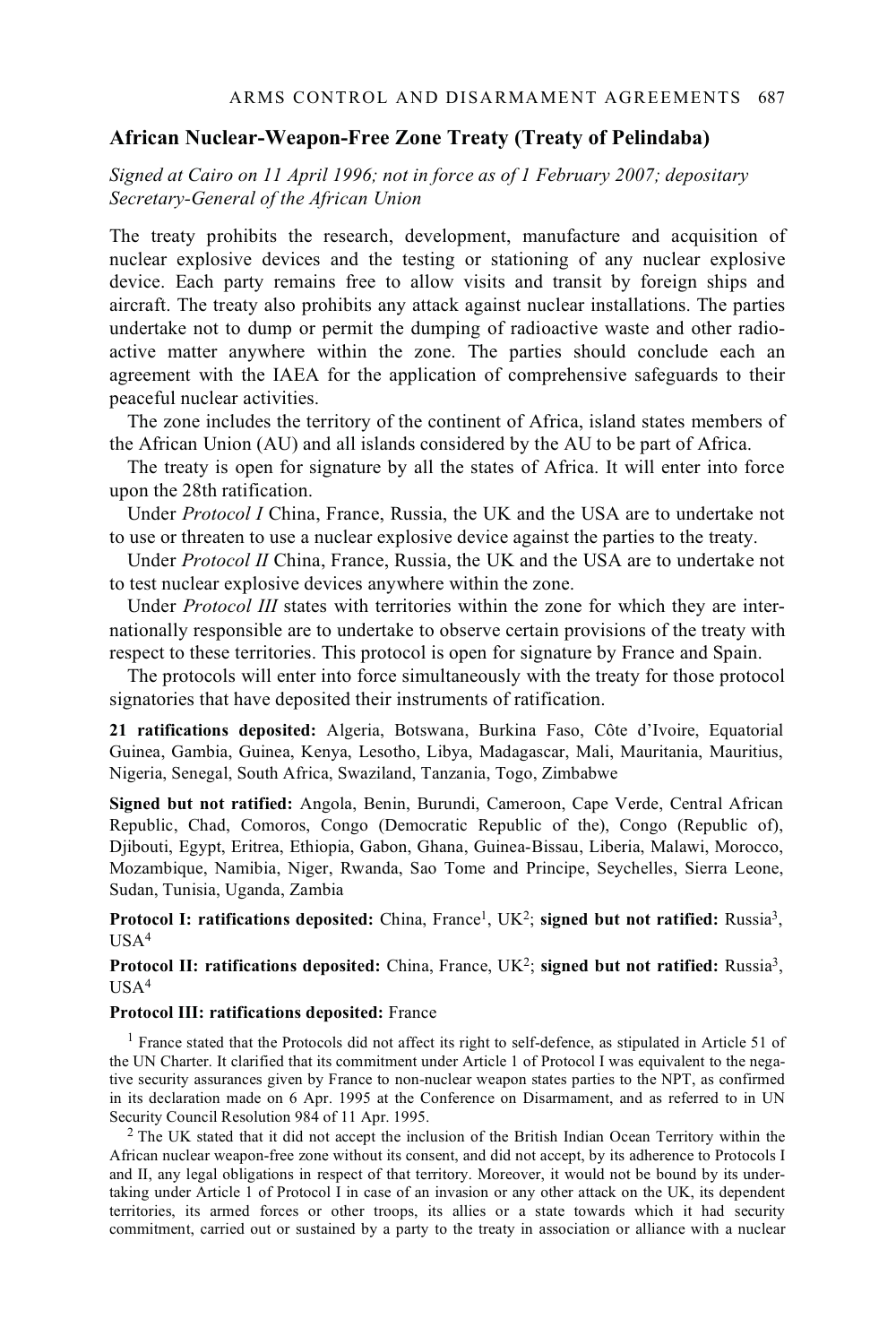weapon state, or if any party to the treaty was in material breach of its own non-proliferation obligations under the treaty.

<sup>3</sup> Russia stated that as long as a military base of a nuclear state was located on the islands of the Chagos archipelago these islands could not be regarded as fulfilling the requirements put forward by the treaty for nuclear-weapon-free territories. Moreover, since certain states declared that they would consider themselves free from the obligations under the protocols with regard to the mentioned territories, Russia could not consider itself to be bound by the obligations under Protocol I in respect to the same territories. Russia interpreted its obligations under Article 1 of Protocol I as follows: It would not use nuclear weapons against a state party to the treaty, except in the case of invasion or any other armed attack on Russia, its territory, its armed forces or other troops, its allies or a state towards which it had a security commitment, carried out or sustained by a non-nuclear weapon state party to the treaty, in asso-<br>ciation or alliance with a nuclear weapon state.

<sup>4</sup> The USA stated, with respect to Protocol I, that it would consider an invasion or any other attack on the USA, its territories, its armed forces or other troops, its allies or on a state toward which it had a security commitment, carried out or sustained by a party to the treaty in association or alliance with a nuclear-weapon state, to be incompatible with the treaty party's corresponding obligations. The USA also stated that neither the treaty nor Protocol II would apply to the activities of the UK, the USA or any other state not party to the treaty on the island of Diego Garcia or elsewhere in the British Indian Ocean Territory. No change was, therefore, required in US armed forces operations in Diego Garcia and elsewhere in these territories.

#### **Agreement on Sub-Regional Arms Control (Florence Agreement)**

#### *Adopted at Florence and entered into force on 14 June 1996*

The agreement was negotiated under the auspices of the OSCE in accordance with the mandate in the 1995 General Framework Agreement for Peace in Bosnia and Herzegovina (Dayton Agreement). It sets numerical ceilings on armaments of the former warring parties, now Bosnia and Herzegovina, Croatia, Montenegro and Serbia. Five categories of heavy conventional weapons are included: battle tanks, armoured combat vehicles, heavy artillery (75 mm and above), combat aircraft and attack helicopters. The reductions were completed by 31 October 1997. It is confirmed that 6580 weapon items were destroyed by that date.

#### **Comprehensive Nuclear Test-Ban Treaty (CTBT)**

### *Opened for signature at New York on 24 September 1996; not in force as of 1 February 2007; depositary UN Secretary-General*

The treaty prohibits the carrying out of any nuclear weapon test explosion or any other nuclear explosion, and urges each party to prevent any such nuclear explosion at any place under its jurisdiction or control and refrain from causing, encouraging, or in any way participating in the carrying out of any nuclear weapon test explosion or any other nuclear explosion.

The treaty will enter into force 180 days after the date of the deposit of the instruments of ratification of the 44 states listed in an annex to the treaty. All the 44 states possess nuclear power reactors and/or nuclear research reactors.

The 44 states whose ratification is required for entry into force are: Algeria, Argentina, Australia, Austria, Bangladesh, Belgium, Brazil, Bulgaria, Canada, Chile, China\*, Colombia\*, Congo (Democratic Republic of the), Egypt\*, Finland, France, Germany, Hungary, India\*, Indonesia\*, Iran\*, Israel\*, Italy, Japan, Korea (North)\*, Korea (South), Mexico, Netherlands, Norway, Pakistan\*, Peru, Poland, Romania, Russia, Slovakia, South Africa, Spain, Sweden, Switzerland, Turkey, UK, Ukraine, USA\* and Viet Nam.

\* States which as of 1 Feb. 2007 had not ratified the treaty.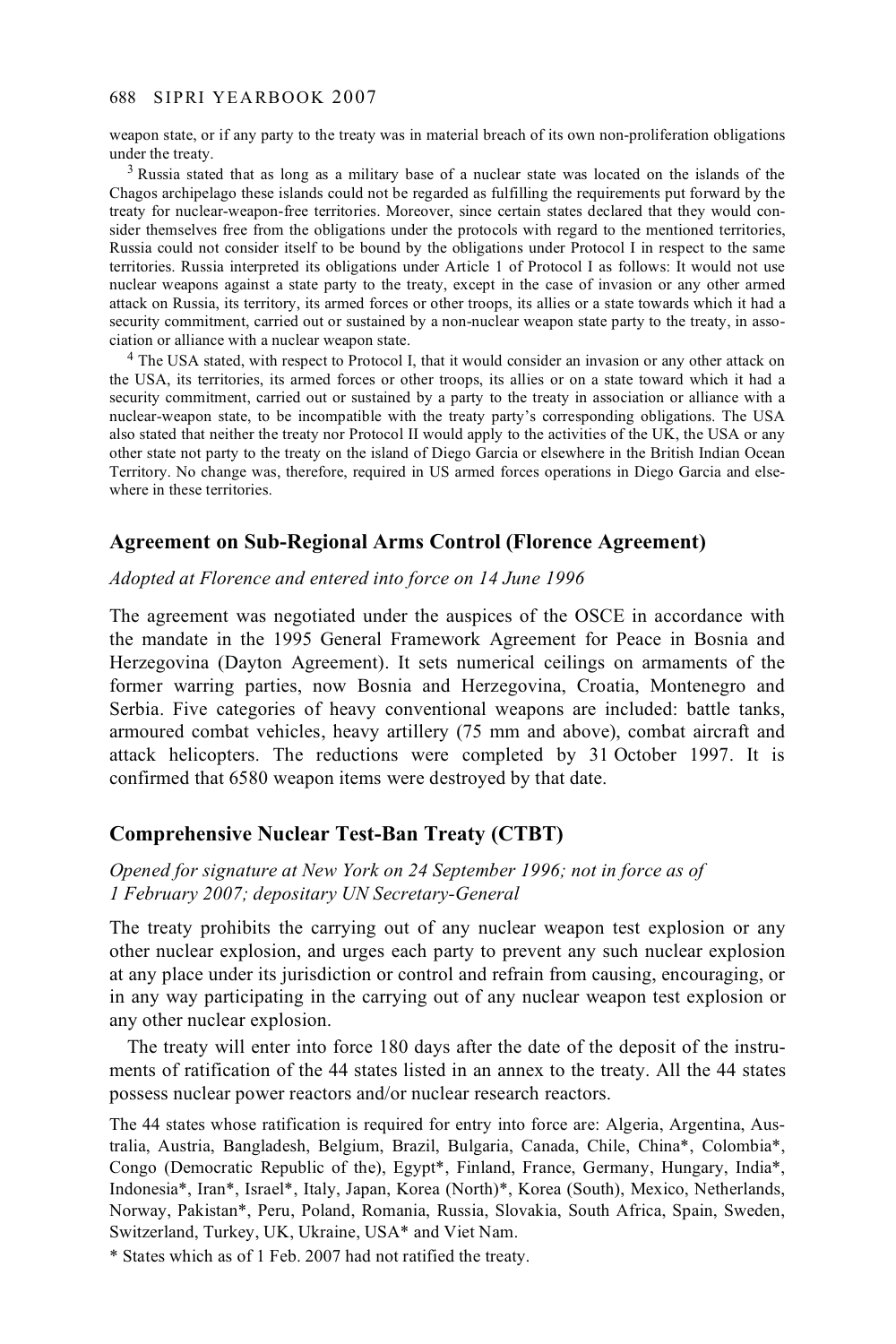**138 ratifications deposited:** Afghanistan, Albania, Algeria, Andorra, Antigua and Barbuda, Argentina, Armenia, Australia, Austria, Azerbaijan, Bahrain, Bangladesh, Belarus, Belgium, Belize, Benin, Bolivia, Bosnia and Herzegovina, Botswana, Brazil, Bulgaria, Burkina Faso, Cambodia, Cameroon, Canada, Cape Verde, Chile, Congo (Democratic Republic of the), Cook Islands, Costa Rica, Côte d'Ivoire, Croatia, Cyprus, Czech Republic, Denmark, Djibouti, Ecuador, El Salvador, Eritrea, Estonia, Ethiopia, Fiji, Finland, France, Gabon, Georgia, Germany, Greece, Grenada, Guyana, Haiti, Holy See, Honduras, Hungary, Iceland, Ireland, Italy, Jamaica, Japan, Jordan, Kazakhstan, Kenya, Kiribati, Korea (South), Kuwait, Kyrgyzstan, Laos, Latvia, Lesotho, Libya, Liechtenstein, Lithuania, Luxembourg, Macedonia (Former Yugoslav Republic of), Madagascar, Maldives, Mali, Malta, Mauritania, Mexico, Micronesia, Moldova, Monaco, Mongolia, Montenegro, Morocco, Namibia, Nauru, Netherlands, New Zealand, Nicaragua, Niger, Nigeria, Norway, Oman, Panama, Paraguay, Peru, Philippines, Poland, Portugal, Qatar, Romania, Russia, Rwanda, Saint Kitts and Nevis, Saint Lucia, Samoa, San Marino, Senegal, Serbia, Seychelles, Sierra Leone, Singapore, Slovakia, Slovenia, South Africa, Spain, Sudan, Suriname, Sweden, Switzerland, Tajikistan, Tanzania, Togo, Tunisia, Turkey, Turkmenistan, Uganda, UK, Ukraine, United Arab Emirates, Uruguay, Uzbekistan, Vanuatu, Venezuela, Viet Nam, Zambia

**Signed but not ratified:** Angola, Bahamas, Brunei Darussalam, Burundi, Central African Republic, Chad, China, Colombia, Comoros, Congo (Republic of), Dominican Republic, Egypt, Equatorial Guinea, Gambia, Ghana, Guatemala, Guinea, Guinea-Bissau, Indonesia, Iran, Israel, Lebanon, Liberia, Malawi, Malaysia, Marshall Islands, Mozambique, Myanmar, Nepal, Palau, Papua New Guinea, Sao Tome and Principe, Solomon Islands, Sri Lanka, Swaziland, Thailand, USA, Yemen, Zimbabwe

# **Inter-American Convention Against the Illicit Manufacturing of and Trafficking in Firearms, Ammunition, Explosives, and Other Related Materials**

*Adopted at Washington, DC, on 13 November 1997; opened for signature at Washington, DC, on 14 November 1997; entered into force on 1 July 1998; depositary General Secretariat of the Organization of American States* 

The purpose of the convention is to prevent, combat and eradicate the illicit manufacturing of and trafficking in firearms, ammunition, explosives and other related materials; and to promote and facilitate cooperation and the exchange of information and experience among the parties.

**Parties (26):** Antigua and Barbuda, Argentina\*, Bahamas, Barbados, Belize, Bolivia, Brazil, Chile, Colombia, Costa Rica, Dominica, Ecuador, El Salvador, Grenada, Guatemala, Honduras, Mexico, Nicaragua, Panama, Paraguay, Peru, Saint Kitts and Nevis, Saint Lucia, Trinidad and Tobago, Uruguay, Venezuela

\* With reservation.

**Signed but not ratified:** Canada, Dominican Republic, Guyana, Haiti, Jamaica, Saint Vincent and the Grenadines, Suriname, USA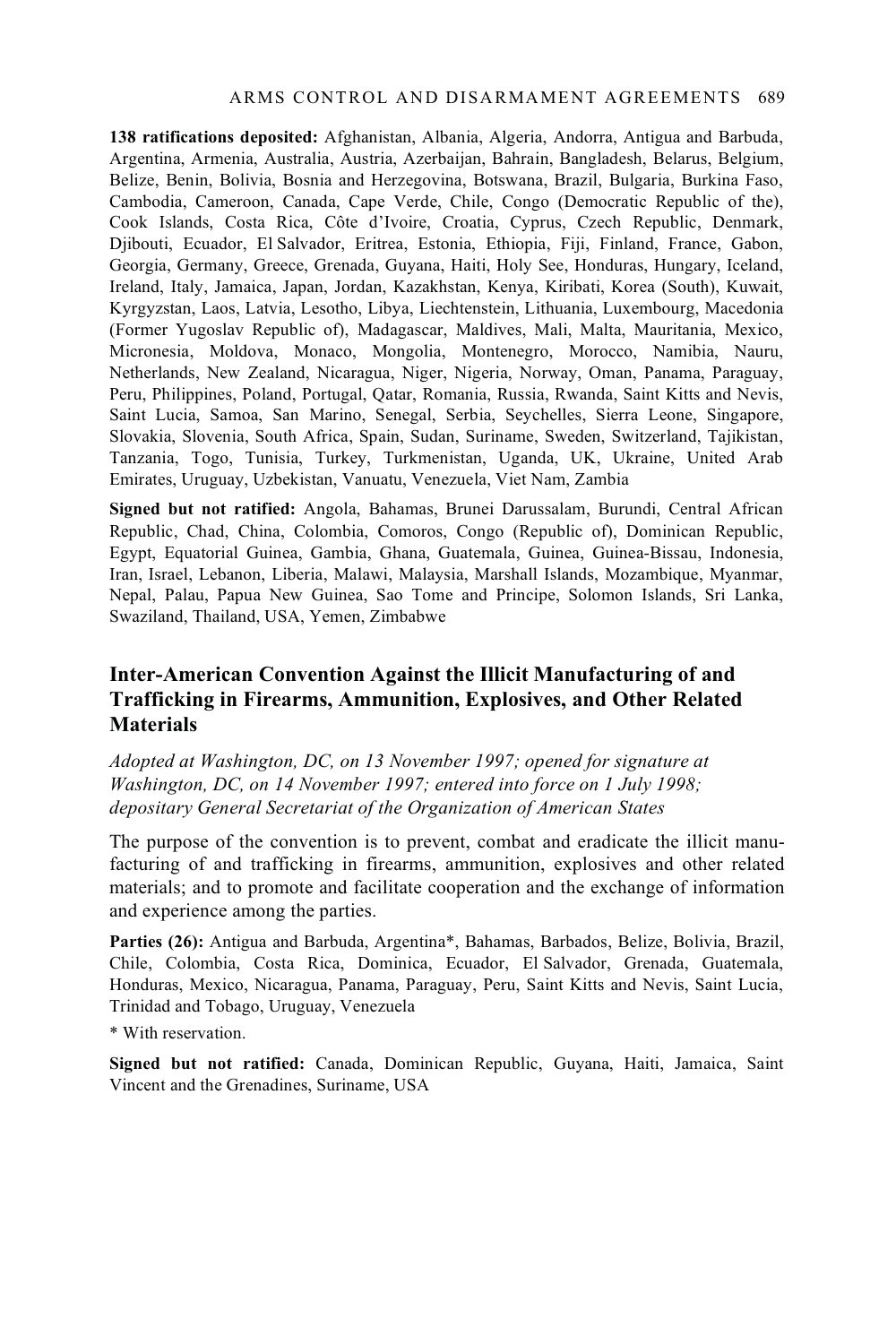# **Convention on the Prohibition of the Use, Stockpiling, Production and Transfer of Anti-Personnel Mines and on their Destruction (APM Convention)**

*Opened for signature at Ottawa on 3–4 December 1997 and at New York on 5 December 1997; entered into force on 1 March 1999; depositary UN Secretary-General* 

The convention prohibits anti-personnel mines, which are defined as mines designed to be exploded by the presence, proximity or contact of a person and which will incapacitate, injure or kill one or more persons.

Each party undertakes to destroy all its stockpiled anti-personnel mines as soon as possible but not later that four years after the entry into force of the convention for that state party. Each party also undertakes to destroy all anti-personnel mines in mined areas under its jurisdiction or control not later than 10 years after the entry into force of the convention for that state party.

**Parties (152):** Afghanistan, Albania, Algeria, Andorra, Angola, Antigua and Barbuda, Argentina, Australia, Austria, Bahamas, Bangladesh, Barbados, Belarus, Belgium, Belize, Benin, Bhutan, Bolivia, Bosnia and Herzegovina, Botswana, Brazil, Brunei Darussalam, Bulgaria, Burkina Faso, Burundi, Cambodia, Cameroon, Canada, Cape Verde, Central African Republic, Chad, Chile, Colombia, Comoros, Congo (Democratic Republic of the), Congo (Republic of), Cook Islands, Costa Rica, Côte d'Ivoire, Croatia, Cyprus, Czech Republic, Denmark, Djibouti, Dominica, Dominican Republic, Ecuador, El Salvador, Equatorial Guinea, Eritrea, Estonia, Ethiopia, Fiji, France, Gabon, Gambia, Germany, Ghana, Greece, Grenada, Guatemala, Guinea, Guinea-Bissau, Guyana, Haiti, Holy See, Honduras, Hungary, Iceland, Ireland, Italy, Jamaica, Japan, Jordan, Kenya, Kiribati, Latvia, Lesotho, Liberia, Liechtenstein, Lithuania, Luxembourg, Macedonia (Former Yugoslav Republic of), Madagascar, Malawi, Malaysia, Maldives, Mali, Malta, Mauritania, Mauritius, Mexico, Moldova, Monaco, Montenegro, Mozambique, Namibia, Nauru, Netherlands, New Zealand, Nicaragua, Niger, Nigeria, Niue, Norway, Panama, Papua New Guinea, Paraguay, Peru, Philippines, Portugal, Qatar, Romania, Rwanda, Saint Kitts and Nevis, Saint Lucia, Saint Vincent and the Grenadines, Samoa, San Marino, Sao Tome and Principe, Senegal, Serbia, Seychelles, Sierra Leone, Slovakia, Slovenia, Solomon Islands, South Africa, Spain, Sudan, Suriname, Swaziland, Sweden, Switzerland, Tajikistan, Tanzania, Thailand, Timor-Leste, Togo, Trinidad and Tobago, Tunisia, Turkey, Turkmenistan, Uganda, UK, Ukraine, Uruguay, Vanuatu, Venezuela, Yemen, Zambia, Zimbabwe

**Signed but not ratified**: Indonesia, Marshall Islands, Poland

# **Inter-American Convention on Transparency in Conventional Weapons Acquisitions**

### *Adopted at Guatemala City on 7 June 1999; entered into force on 21 November 2002; depositary General Secretariat of the Organization of American States*

The objective of the convention is to contribute more fully to regional openness and transparency in the acquisition of conventional weapons by exchanging information regarding such acquisitions, for the purpose of promoting confidence among states in the Americas.

**Parties (12):** Argentina, Brazil, Canada, Chile, Ecuador, El Salvador, Guatemala, Nicaragua, Paraguay, Peru, Uruguay, Venezuela